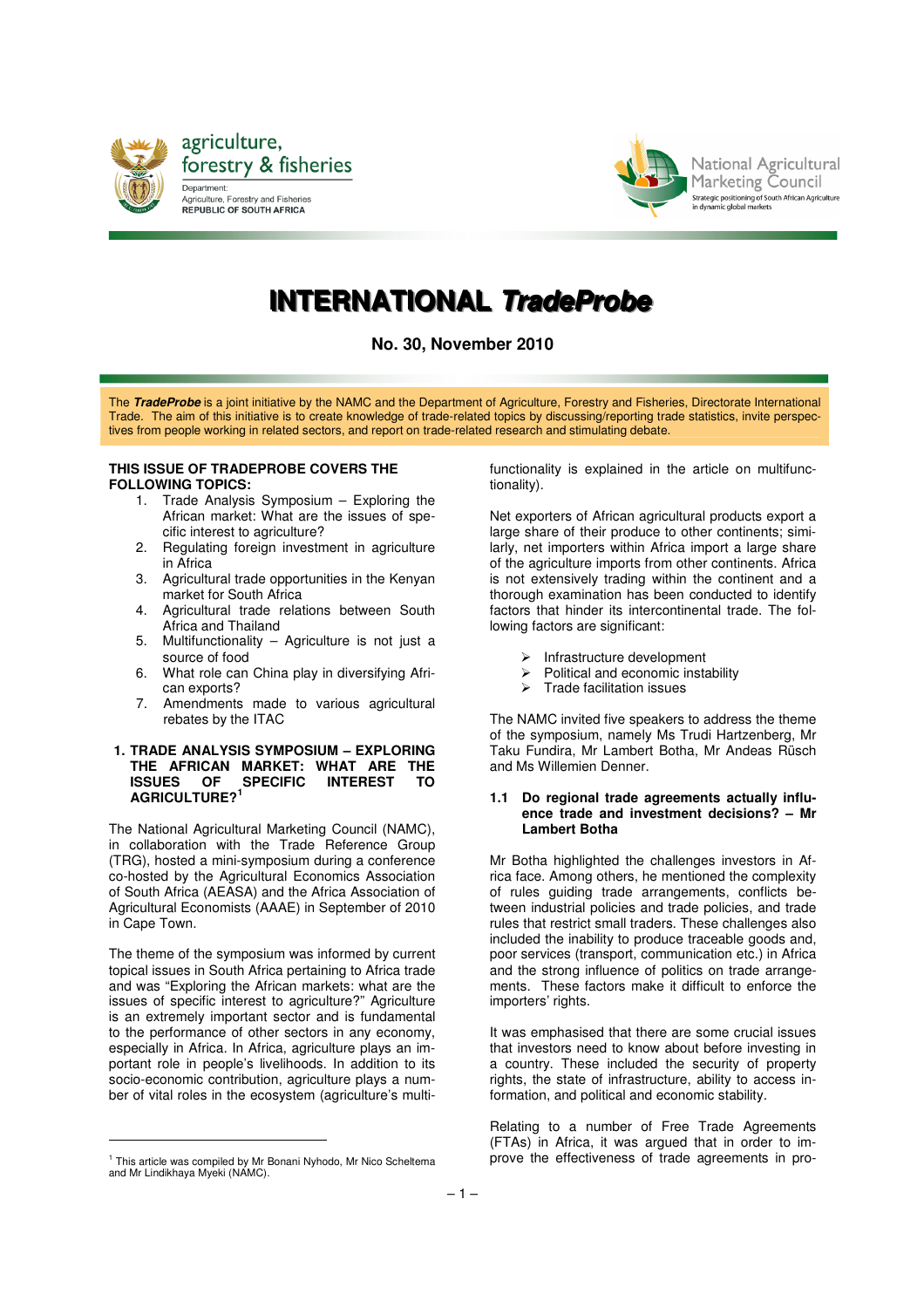moting investment, the rules of origin need to be simplified and the trade rules have to be legally enforced by government.

Mr. Botha concluded that South Africa needs to reconsider the rules in order to create effective marketing beyond local markets, trade agreements and policies.

On the issue of whether or not regional agreements influence trade and investment decisions, he argued that in a rules-based environment, these agreements do indeed influence decision-making. However, this may not be the case when these rules are not enforced.

#### **1.2 Non-tariff trade measures In Africa – Ms Wil lemien Denner**

Ms. Denner showed that some non-tariff barriers (NTBs) emanate from government regulation (involuntary standards), while others are private industry or retail standards (voluntary). NTBs have become more important in recent years. This is due to:

- Globally applied tariffs that have decreased
- Old non-tariff barriers such as import quotas and export/import bans have been replaced by smart NTMs such as the rules of origin and SPS
- $\triangleright$  NTMs reduce intra-regional trade and the associated potential benefits

Ms Denner noted the top twenty-three NTMs in the SADC, COMESA and EAC, some of which are:

- Roadblocks
- $\triangleright$  Quality inspection procedures
- $\triangleright$  Varying trade regulations
- $\triangleright$  Customs documentation and administration procedures
- $\triangleright$  Temporal bans on selected product

She stated that under Article 6 of the SADC Trade Protocol, Article 49 of the COMESA Treaty, Article 75(5) of the EAC Treaty and Article 13 of the EAC Customs Union there are legal instruments that can be used to eliminate the abovementioned NTMs using available mechanisms.

Ms Denner listed the following as challenges and possible solutions for the Tripartite FTA:

- A lack of transparency
- $\triangleright$  Financial and capacity constraints<br> $\triangleright$  Differing standards and technics
- Differing standards and technical requirements

She proposed the following options to deal with the issues of NTMs:

- $\triangleright$  A one-stop border post to limit traffic congestion and waiting times
- Development of a web-based reporting and monitoring mechanism
- $\triangleright$  Capacity building around the issues of SPS

#### **1.3 Non-tariff trade measures In Africa – Mr An dreas Rüsch**

Mr Rüsch described barriers to trade as being a transaction cost. He emphasised the issues of concern around NTMs as the disparity between standards, inter-governmental acceptance of testing methods, standards and packaging as well as labelling and marking.

Mr Rüsch argued that barriers aligned with environmental and health issues should be considered nonnegotiable. However, he noted that traders want transparent systems that are applicable since the cost of getting the necessary accreditation to move products between nations is high.

To elaborate further on the issue of NTMs to trade in Africa, Mr Rüsch used the example of the green bean trade. He also addressed the implication of higher standards, which are sometimes unattainable.

#### **1.4 Cape to Cairo: Agricultural trade and agri business development – Mr Taku Fundira**

Mr Fundira noted that an ongoing study entitled "The implications for South Africa of the proposed COMESA-EAC-SADC tripartite FTA" entails an examination of the implications of an extensive FTA (with the SADC, COMESA and EAC) on South Africa. The study entails, amongst others, the following:

- $\triangleright$  The political economies of the 26 individual countries
- $\triangleright$  An examination of the role of agriculture and agricultural policies in each country
- Agricultural production profiles
- $\geq$  Regional trade agreement membership
- Opportunities for South African agribusinesses

An additional component of the study is to focus on other issues that are also important for the negotiation of the Tripartite FTA. These include issues such as:

- Multilateral vs bilateral agreements: what's best for African countries?
- The legal background issues; political economy issues including the overlapping membership of FTAs; and
- Trade in services and investment.

It was further posited that the agribusiness sector should be developed over the next two decades, and that focus should be placed on moving from subsistence agriculture towards commercial farming.

## **1.5 Symposium summary lessons**

The following were identified as crucial factors that could contribute to increasing trade among African countries, especially those that are members of FTAs:

 There is a need for a rules-based approach to FTAs;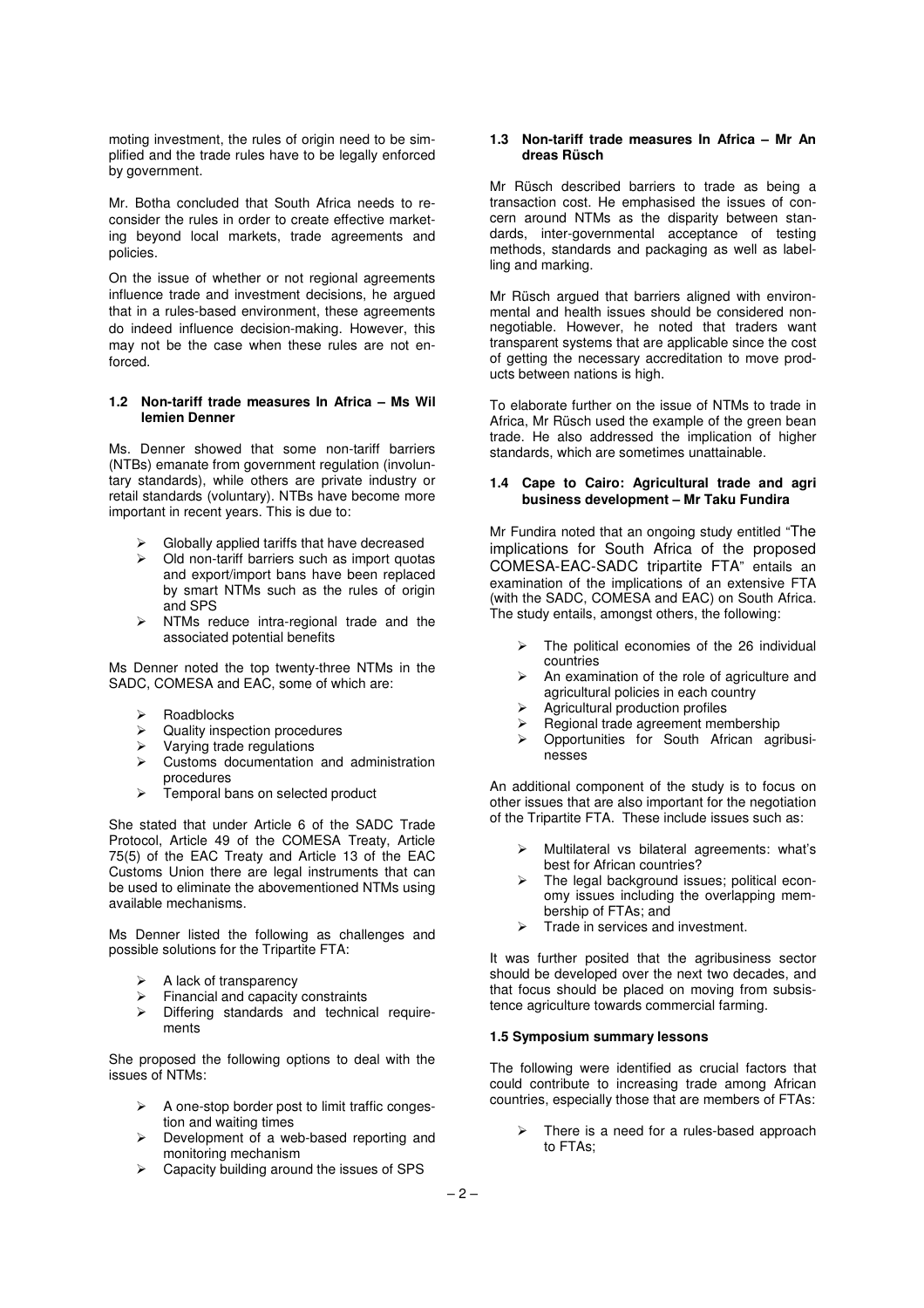- $\triangleright$  There is a need to consider harmonising standards and their evaluation methods; and
- $\triangleright$  There is a need for capacity building around border post clearances and rooting out corruption.

### **2. REGULATING FOREIGN INVESTMENT IN AGRICULTURE<sup>2</sup>**

One of the most profound challenges that we face as a community of nations is to understand better the emerging socio-economic forces and forms of globalisation, to shape them to serve our needs and to respond effectively to their deleterious consequences. – Kofi Annan  $(1998)^3$ 

Amidst a slew of global crises – climate change, energy shortages, food inflation and the recent world economic recession – these words are perhaps more poignant today than when they were when first spoken, nowhere more so than in sub-Saharan Africa (SSA).

Africa is among the world's regions most direly affected by hunger. More than 200 million people across the continent suffer from chronic malnutrition<sup>4</sup>. Despite the improvement in the total number of people affected by hunger since the global economic downturn began in 2007, one in three Africans still do not have enough to eat $5$ .

Prominent regional initiatives, such as the Common Africa Agriculture Development Programme (CAADP), and international frameworks, such as the Programme on Global Food Security, reflect renewed momentum behind the reform of the agricultural sector, yet Africa continues to face significant obstacles in reducing hunger and delivering lasting change to farmers unable to participate equitably in world markets<sup>6</sup>.

While multilateral trade liberalisation at the World Trade Organisation (WTO) continues to stall, regional economic agreements continue to proliferate. African countries are certainly not immune to this trend. South Africa alone being party to 21 bilateral investment treaties  $(BITs)^7$ ; it has overlapping memberships in two regional trading blocs, while external free trade areas (FTAs) have been concluded with prominent blocs in Europe and negotiations are underway with the powerhouses of Asia and the Americas<sup>8</sup>. While

l,

the debate rages on about whether trade creates or diverts the effects of preferential agreements, there is tentative agreement among critics and proponents alike that, in the absence of a multilateral accord, regional integration that is aided by preferential trading arrangements represents the most efficient tools currently on offer to dismantle global trade barriers<sup>9</sup>.

However, as evidenced by a number of states' inability to take full advantage of the preferential treatment afforded under initiatives such as the African Growth and Opportunity Act (AGOA), the elimination of barriers is of little use if production is too low to effectively trade.

With 33 of the world's 49 least developed countries (LDCs) forming part of the SSA region, foreign direct investment (FDI) is an important source of revenue for development. In 2008, the total FDI to the African continent had climbed to US\$ 88 billion, compared to US\$ 44 billion received for official development aid<br>(ODA)<sup>10</sup>. **Figure 1** shows the regional distribution of FDI as per 2009 figures.



**Figure 1:** Regional distribution of FDI in Africa Source: Adapted from UNCTAD WIR (2009)

The outlook for the agricultural sector, however, is somewhat idiosyncratic. By 2008, official development assistance (ODA) to African agriculture had plummeted from a high of 17 % of the total funds in 1979 – at the crest of the "Green Revolution" – to less than 3.5  $\frac{1}{2}$ <sup>11</sup>. In absolute terms, the dollar amount fell from eight billion in 1984 to a mere 3.5 billion in 2005 $^{12}$ .

Increasing food price volatility and policy-related supply shocks, culminating in the 2008 food price crisis, galvanised a movement to reprioritise the flow of FDI toward investment in agriculture, which creates new

 $2$  This article was compiled by Ms Stephanie van der Walt (NAMC).

<sup>&</sup>lt;sup>3</sup> Annan, Kee E. (1998). Partnership for a Global Community: Annual Report on the Work of the Organisation. UN Sales No. E.99.I.3. New York.<br><sup>4</sup> EAO Bo

<sup>&</sup>lt;sup>4</sup> FAO Regional Office. (October 2010). World Food Day Report.<br>Available from http://www.fao.org/africa/raf-news/detailhttp://www.fao.org/africa/raf-n news/en/item/46625/icode/?no\_cache=1. (Accessed 8 November 2010).<br><sup>5</sup> เมษ Ibid.

<sup>&</sup>lt;sup>6</sup> Ibid.<br><sup>7</sup> LINK

<sup>&</sup>lt;sup>7</sup> UNCTAD BITs database, country profile: South Africa . Available from http://www.unctadxi.org/templates/docsearch779.aspx (Achttp://www.unctadxi.org/templates/docsearch779.aspx. (Accessed 10 November 2010).<br><sup>8</sup> WTO BTAs seteway cour

WTO RTAs gateway, country profile: South Africa. Available from http://rtais.wto.org/UI/PublicSearchByMemberResult.aspx?enc=bUby xPA3Wob5pG8+pdmN/7WusCkUvxShoaEaYTKA3OBDvu25IEoDXsI OVR1QOkM1PYK+ZdmullTBNHBu/7dtL3Z2BgcJXn8fyfArpkhD4s8. (Accessed 15 November 2010).

<sup>&</sup>lt;sup>9</sup> Freund, C. and Ornelas, E. (May 2010). *Regional Trade Agree-<br>ments. Policy Research Working Paper 5314. World Bank Devel-<br>opment Research Group: Trade & Integration Team: Washington DC,* USA. At 4.<br><sup>10</sup> United Nations: Office of the Special Advisor on Africa. (October

<sup>2010).</sup> FDI in Africa. Policy Brief No. 4 at 4.

<sup>&</sup>lt;sup>11</sup> FAO Investment Centre. (2010). Increased agricultural investment is critical to fighting hunger. Available from<br>http://www.fao.org/tc/tci/whyinvestinagricultureandru/en/. (Accessed 11 November 2010).<br><sup>12</sup> Ibid.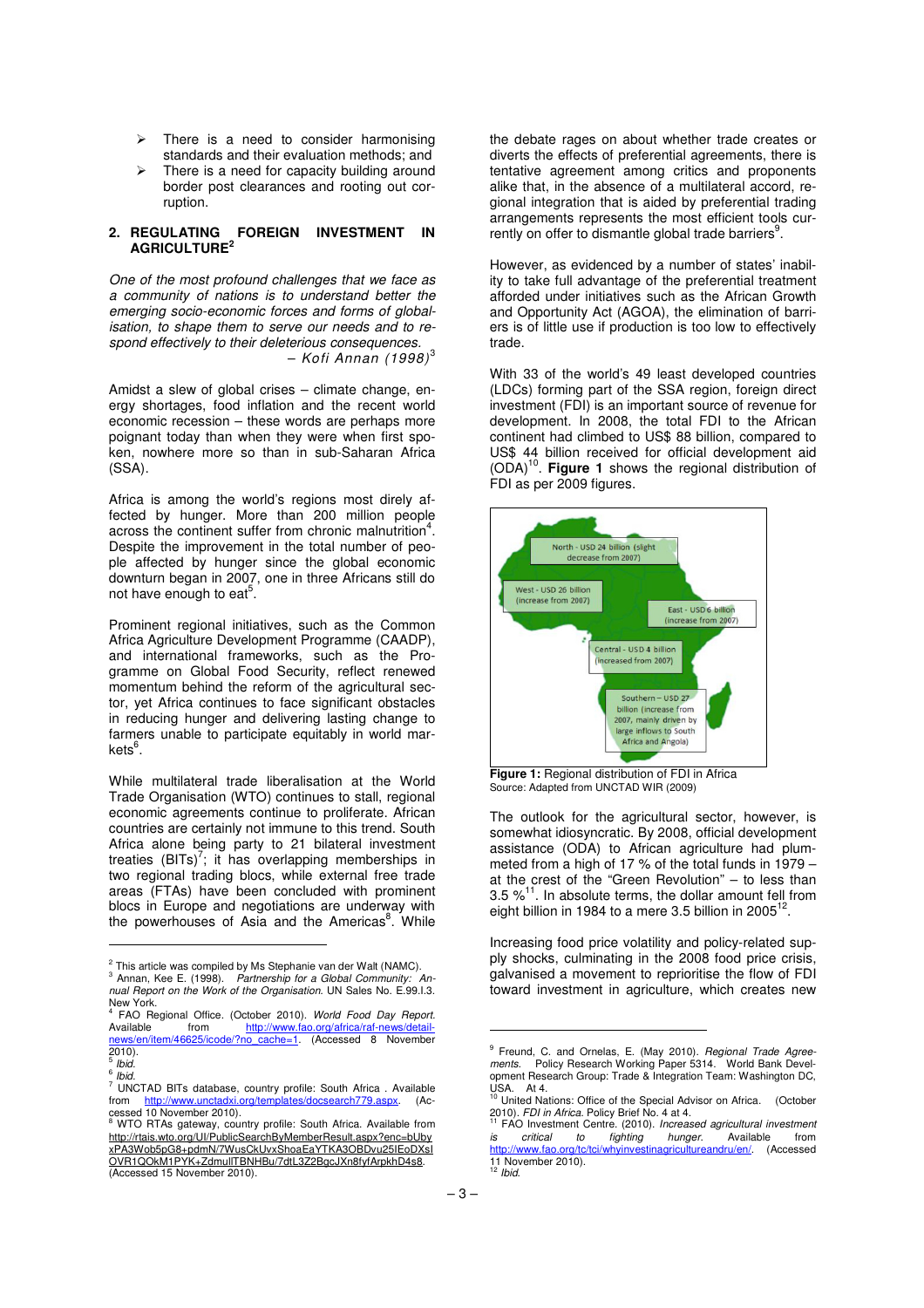opportunities for the African continent, but also new challenges.

One fact that is beyond dispute is that the agricultural sector in SSA (as in other developing regions) is in<br>urgent need of a capital injection<sup>13</sup>. The FAO has calculated that if the first Millennium Development Goal of "halving the hungry by 2015" is to stand any chance of being achieved, additional funds of at least US\$ 30 billion per annum need to be mobilised $14$ . The capacity of African countries to fill this gap is limited and, as indicated by the Figure 2, ODA does not offer a viable solution either.



**Figure 2:** Capital flows to developing countries (in US\$) Source: OECD Creditor Reporting System (2009)

The total share of ODA to the agricultural sector has been sliding continuously, to below 5 % of global funds. The question therefore is not whether FDI should provide a supplement to other capital inflows, but how the impact can be optimised<sup>15</sup> .

The first step is becoming acquainted with the "playing field", which begs the question:

#### **2.1 What is known about international investment in agriculture?**

In answering this question, it must be borne in mind that, while states are the signatories to investment treaties and trade agreements, actual trading and investing (generally) rides on contracts concluded<br>between firms in the private sector<sup>16</sup>. Even in instances where governments are party to an investment agreement, the rules are essentially the same as for any other contracting party.

<sup>13</sup> Ibid. United Nations. (January 2010). Foreign land purchases for agriculture: What impact on sustainable development? Sustainable Development: innovation briefs, issue 8 . Available from<br>http://www.un.org/esa/dsd/resources/res\_pdfs/publications/ib/no8.pdf (Accessed 14 November 2010); Sandrey, R. and Vink, N. (2009). Regional Integration in SACU's agricultural sector. In Monitoring Regional Integration in Southern Africa. Edited by A. Bösl et al.

 $\overline{a}$ 

Tralac. (2009). Stellenbosch, South Africa. p. 168. <sup>14</sup> Interview with David Hallam, Deputy Director of FAO's Trade and Marketing Division. (June 2009). *FDI in agriculture.* FAO Policy<br>Briefs. Available from ht<u>tp://www.fao.org/economic/es-</u> policybriefs/multimedia0/videodavidhallamonfdiinag/en/. (Accessed

As far as access to data is concerned, border controls, tariff measures, trade remedies etc. have the effect of making trade data more readily available in the public domain. On the other hand, investment – essentially amounting to a private contract between parties – does not impose the same duty of disclosure, making figures significantly more arduous to track.

In the absence of independent surveillance of investment activities, reliable information is difficult to come by. Information that is available is generally anecdotal or garnered from media reports, which might be less than accurate<sup>17</sup>. Nevertheless, the following broad observations have been noted<sup>1</sup>

- Investment in agriculture has increased;
- $\triangleright$  Deals are geared in favour of accessing resources, rather than markets;
- $\triangleright$  The main forms of investment are land purchase or long-term lease;
- The share of total land assets owned by foreigners remains small;
- The major investors in agriculture are: the Gulf states, the People's Republic of China (China) and the Republic of Korea;
- The main host region is Africa, with the focus now beginning to shift to Latin America;
- $\triangleright$  The investors are mainly private sector entities, but governments are also involved;
- The main investment partners in host countries are governments; and
- There is an emerging focus on production of basic foodstuffs and animal feeds.

While developed countries still account for the bulk of total FDI flows into Africa, research by UNCTAD has noted that FDI from developing countries increased from an average of 18 % between 1995 and to 21 %<br>between 2000 and 2008<sup>19</sup>. The rapid economic expansion in Asia – particularly in China, which possesses only 7 % of the world's arable land, yet houses nearly 20 % of the global population – is the driving force behind the upsurge in South-South agricultural FDI<sup>20</sup>.

The main factors fuelling FDI flows, with food security serving as a compass, are the availability of land and water resources to irrigate it. Ethiopia, Sudan and the United Republic of Tanzania are among the major recipients of Southern FDI in agriculture<sup>21</sup> .

Taking cognisance of these facts, the next question to be answered is one that has already been posed above:

 $\overline{a}$ 

 $21$  *Ibid.* at 88.

<sup>10</sup> November 2010).<br><sup>15</sup> FAO Economic and Social Perspectives. (June 2009). *From land*grab to win-win: seizing the opportunities of international investments<br>in agriculture FAO Policy Brief 4 Available from agriculture. FAO Policy Brief 4. Available from<br>n://www.fao.org/economic/es-policybriefs/detail/en/2uid=21523 http://www.fao.org/economic (Accessed 12 November 2010). <sup>16</sup> Ibid.

 $17$  Ibid.  $18$  *Ibid.* 

<sup>&</sup>lt;sup>19</sup> UNCTAD. (2010). South-South cooperation: Africa and the new forms of development partnership. Economic Development in Africa Report 2010. Geneva, Switzerland. At 79.  $See$  note 17 at 84.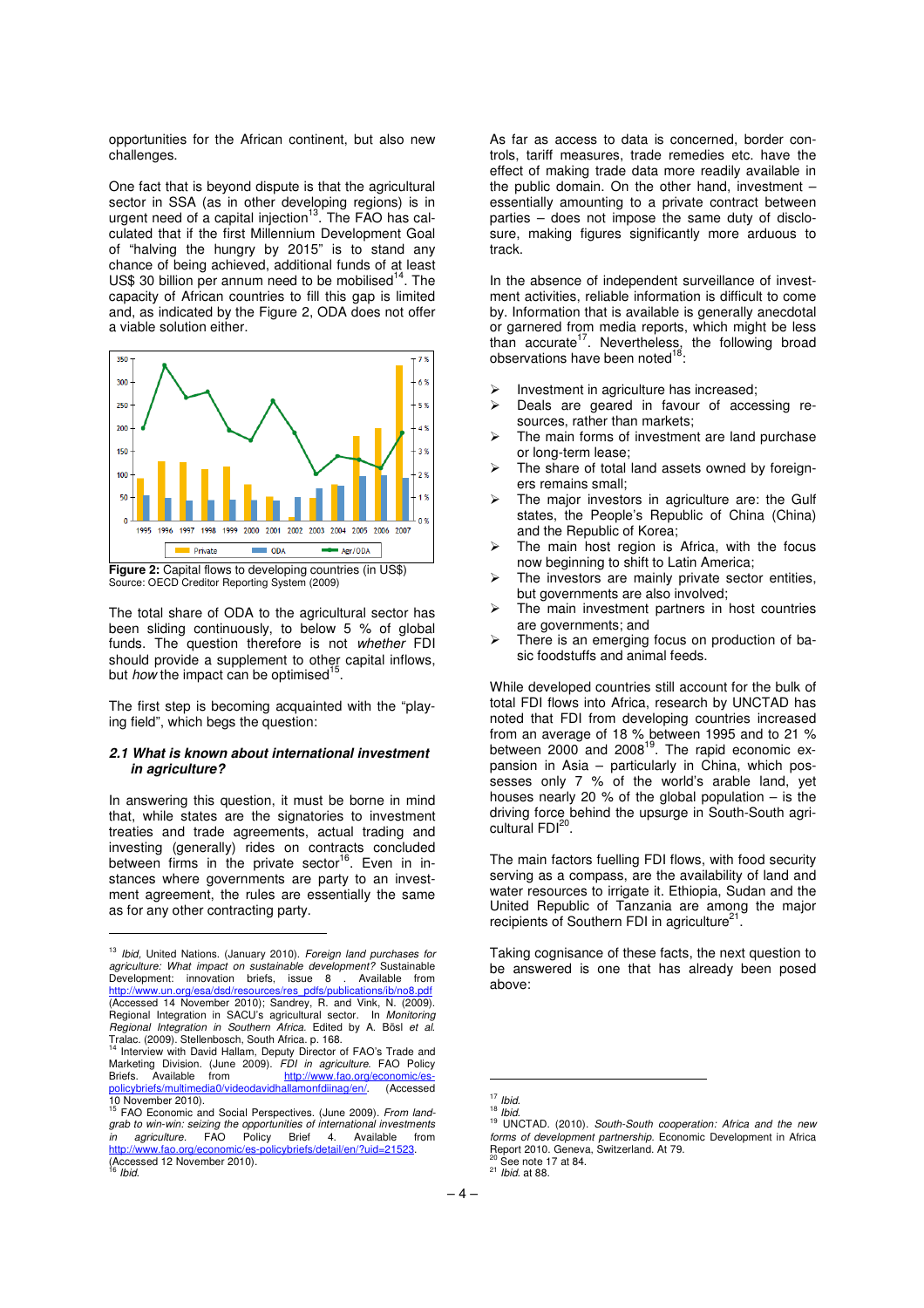#### **2.1 What is needed to ensure a win-win situation for investors and host states alike?**

Cultivation of certainty and transparency provide a quick response; however, achieving these goals poses no simple challenge. For investors, profit maximisation and competitiveness represent the main objectives to be pursued, which may not always align with non-market development directives of the host state $^{22}$ .

Add the fact that a December 2000 survey of the world's 100 largest economic entities revealed that only 49 were countries, with corporations making up<br>the bulk of the number<sup>23</sup>, and it becomes clear that reliance on the doctrine of state sovereignty – the foundation of the traditional emphasis on investors' rights and host states' obligations – may not be as "cut and dry" as once was argued $^{24}$ .

# **2.3 The state of play in the regulatory sphere<sup>25</sup>**

On the international front, the much-publicised ICSID arbitration of Foresti et al. v. the Republic of South Africa<sup>26</sup> reached a rather anticlimactic conclusion in January 2010, when the claimants sought a discontinuance of proceedings with res judicata effect<sup>2</sup> .

While no findings were made on the merits, the case's relevance lies in the arbitration panel's handling of submissions from non-disputing parties (NDP); it allowed them unprecedented access to case documents as well as participant feedback. This bolstered transparency in international arbitration proceedings, and the purpose of these steps was to assist the tribunal in incorporating South Africa's domestic and international socio-economic and human rights obligations in its interpretation of the country's duties under the relevant BITs $^{28}$ .

This signifies a shift in the perspective from which investment disputes are approached, with the uneven distribution of benefits and costs of globalisation being acknowledged and increasingly addressed<sup>29</sup>. This is especially relevant for FDI in agriculture, where land acquisition by foreigners and the right to "fair and equitable" compensation must be balanced with (often already contentious) land redistribution directives.

Another international development that pertains directly to agricultural FDI is the January 2010 publication of a joint discussion note by the United Nations  $\overline{a}$ 

Food and Agriculture Organisation (FAO), the International Fund for Agricultural Development (IFAD), the United Nations Conference on Trade and Development (UNCTAD) and the World Bank, entitled "Principles for responsible agricultural investment that<br>respects rights, livelihoods and resources"<sup>30</sup>. These principles provide a useful tool for developing countries attempting to address concerns in this regard; however, it remains imperative that host states take ultimate responsibility for identifying issues unique to their situation and then go on to attract those investments best suited to their people's needs.

On the regional plane, investment regulation in the Southern African Development Community (SADC) has (on paper at least) been bolstered by the adoption of the 2006 Finance and Investment Protocol (the Protocol), which aims to address the finance, investment and macro-economic policy issues in the context of overall regional economic integration.

The objective of the protocol is to augment measures intended to strengthen intra-regional trade flows<sup>31</sup>. However, pressing concerns have been raised regarding its implementation. These include vast gaps in exchange values, unequal distribution of skilled labour and immigration problems associated with integration, an uneven economic playing field in the region, unequal participation by members, lacking community involvement during the drafting stage of the Protocol, and the feasibility of set timeframes and the cost structures that the Protocol has established $^{32}$ .

Members' failure to actively enforce the SADC Tribunal's decision in the case *of Mike Campbell (Pvt.) Ltd.*<br>*and Others v. the Republic of Zimbabwe<sup>33</sup> d*ealt a disheartening blow to investor confidence in the region and farmers in particular, thus casting a shadow over the legitimacy of the Protocol's ambitions $34$  in the absence of political will to take a united stand against transgressing members<sup>35</sup>.

There is hope that the conclusion of a Bilateral Investment Promotion and Protection Agreement (BIPPA) between South Africa and Zimbabwe<sup>36</sup> pursuant to the South African High Court's decisions in Von Abo v. Government of the Republic of South Af-

http://www.pmg.org.za/minutes/20070507-sadc-financ investment-protocol-briefing-treasury-reserve-bank. (Accessed 15

ׇ֧֬

 $22$  Piero Foresti et al. v. the Republic of South Africa. ICSID Case No. ARB(AF)/07/1 at 14.

Aguirre, D. (2008). The human right to development in a globalised world. USA: Ashgate Publishing Burlington. At 2.<br><sup>24</sup> UNGA. (16 December 2005). *Globalisation and its impact on the* 

full enjoyment of all human rights. UN Doc.A/RES/60/152 at paragraph 5.<br><sup>25</sup> The following overview strives to take stock of events relevant to

FDI in Southern Africa, but in no way does it represent a comprehensive analysis of the topic.

<sup>26</sup> See note 20 supra.

 $27$  *Ibid.* at 21.

 $^{28}$  *Ibid.* at 4.

<sup>29</sup> Whitsitt, E. (3 November 2009). Piero Foresti case. Investment Treaty News. Legal Resource Centre. Available from http://www.lrc.org.za/lrc-in-the-news/1115-2009-11-03-piero-forestiase-investment-treatry-news. (Accessed 12 November 2010).

 $30$  IFAD et al. Principles for responsible agricultural investment that respects rights, livelihoods and resources (extended version). Available from http://siteresources.worldbank.org/INTARD/214574<br>1111138388661/22453321/Principles Extended.pdf. (Accessed 122453321/Principles\_Extended.pdf. November 2010).

<sup>31</sup> Finance & Investment Protocol information brochure at 3. Available from

http://www.sadc.int/cms/uploads/SADC%20Finance%20and%20Inve stment%20Protocol%20Brochure%20-%20English.pdf. (Accessed 15

November 2010).<br><sup>32</sup> Parliamentary Monitoring Group. (8 May 2007). SADC Finance and<br>Investment Protocol: Briefing by Treasury & Reserve Bank. Available from

November 2010). <sup>33</sup> Mike Campbell (Pvt.) Ltd. and Others v. the Republic of Zimbabwe.<br>SADC (T) Case No. 2/2007.

Particularly with regard to Annex 1 commitments pertaining to the promotion of 'cooperation on investment [with the aim of] facilitating cross-border investment flows within the region'. See note 29 at 14. **Ibid.** 

<sup>&</sup>lt;sup>36</sup> Ratified in May 2010.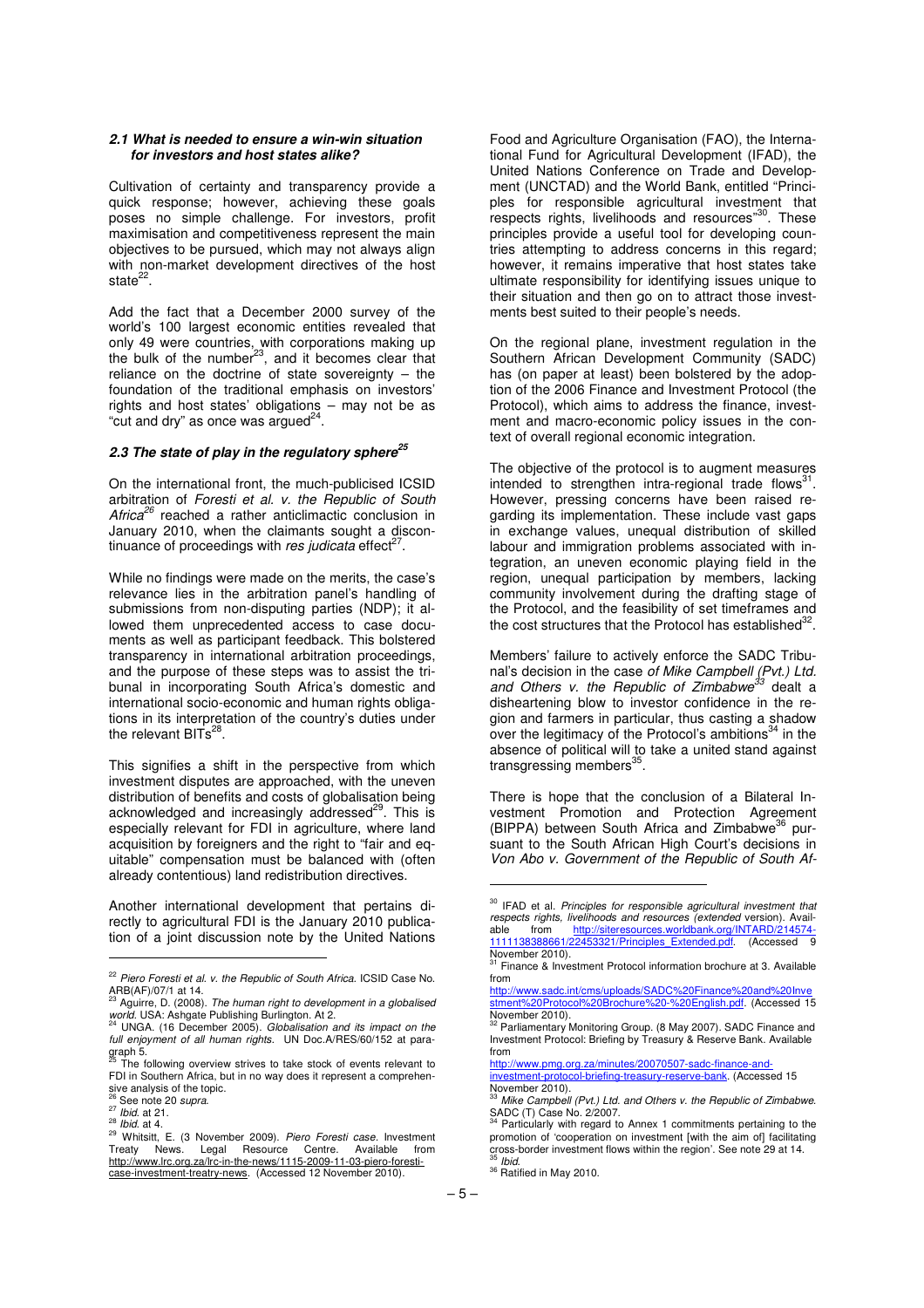rica $37$  and Fick and Others v. Government of the Republic of Zimbabwe<sup>38</sup> will increase investor confidence in the region; however, this will depend on the consistency of enforcement measures taken by both governments.

Regardless of the impediments of organised integration, the previous decade saw an increase in the overall number of BITs concluded between African states and other developing nations<sup>39</sup>.

While it has been argued that the ad hoc nature of these agreements frustrates regional unity, the fact remains that BITs present an important tool with which to strengthen the regulatory framework on FDI, and ensure a "favourable, predictable and stable regime across national borders"<sup>40</sup>. In addition, studies suggest that the conclusion of such treaties is among the swaying factors steering companies' decisions on<br>where to invest<sup>41</sup>. Figures 3 and 4 provide an overview of recent trends in the conclusion of BITs between African and non-African developing countries:



Figure 3: Top 10 African countries in terms of the number of BITs concluded with non-African developing countries (end of 2008) Source: UNCTAD, www.unctad.



Figure 4: BITs between developing countries and African countries

Source: UNCTAD (www.unctad.org/iia)

 $\overline{a}$ 

While multi- and bilateral measures are useful for fostering certainty and providing guidance, as stated previously, "ground zero" for the regulation of FDI inflows resides within the jurisdictional borders of the host state. As evidenced by proceedings in the Foresti case supra, FDI does not take place in a vacuum. The best ways for host states to avert negative externalities is to create a solid institutional framework encompassing all areas that stand to be impacted by FDI.

In a recent publication on the topic of food security in South Africa, Prof. Marcos Fava Neves identified eight topics of importance that ought to be investigated and incorporated into individual countries' investment policies. These are<sup>42</sup>:

- Governance structure for investments (i.e. how FDI will take place and what assets will be owned);
- Regulation of human capital (i.e. sources of labour, remuneration, working conditions, benefits, corporate social responsibility, ethics and codes of conduct as well as community relations);
- Environmental impacts and protection measures;
- $\triangleright$  Taxation policies;<br> $\triangleright$  Research and de
- Research and development policies (i.e. transfer of technology and capacity building);
- Differentiation between agribusiness and agricultural investments and awareness of the impacts on both;
- Access to finance and credit provision; and
- > Market access considerations.

While such an undertaking may seem beyond the institutional capacity of a number of Southern African nations, it is not an exaggeration to say that vulnerable countries cannot afford not to take these measures. Internal corruption possibly presents the biggest threat to the sustainability of development gains through FDI in agriculture, and correlates strongly with a lack of records pertaining to smallholding land rights, which precludes the enforcement thereof .

It is also essential that investments do not worsen established gaps between commercial and smallscale farming by creating enclaves of advanced foreign-owned agricultural activity that result in little or no benefits being felt at grassroots level<sup>44</sup>.

# **2.4 Conclusion**

FDI in agriculture presents a prime opportunity to bolster development in the sector; however, both host states and investors need to take cognisance of potential externalities and devise decisive strategies to prevent these from occurring. Recent developments have shaped the regulatory environment wherein this type of investment takes place, but there is still much work to be done.

<sup>37</sup> Von Abo v. Government of the Republic of South Africa. (2009). (2) SA 526 (T).<br><sup>38</sup> Fick and Others v. Government of the Republic of Zimbabwe.

<sup>(</sup>2010). (1) North Gauteng High Court Case No. 77881/2009. Available from

http://www.cfuzim.org/index.php?option=com\_content&view=article&i d=375:louis-fick-v-government-of-zimbabwe-in-pretoria-high-court-77812009-&catid=44:legal-cases&Itemid=91. (Accessed 15 November 2010).

See note 17 supra at 94.

 $40$  *Ibid.* at 90.

 $41$  *lbid.* 

 $42$  Fava Neves, M. (2010). The future of food: messages to South Africa. The National Agricultural Marketing Council & Agricultural Business Chamber. Pretoria, South Africa. At 11-12.<br><sup>43</sup> See notes 11 and 13 *supra.* 

 $44$  *Ibid.*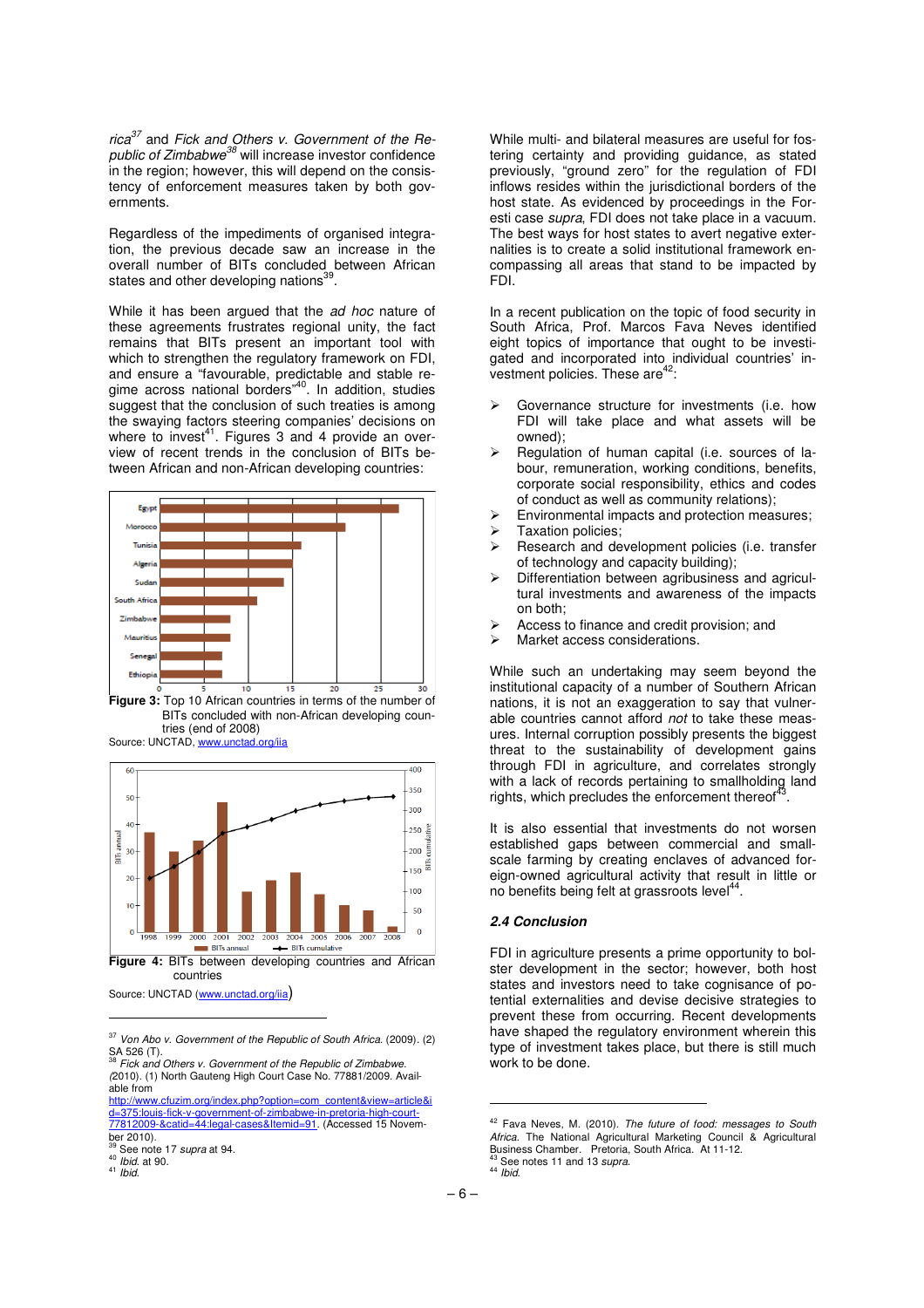Improving the conditions of land deals must be a priority and must bear in mind that direct use of land resources is but one method through which the food security concerns of resource-restricted countries<br>may be addressed<sup>45</sup>. Alternative measures suggested by the FAO include contract farming and outgrower schemes, specific bilateral agreements, including counter-trade, and the improvement of the global food market information system<sup>46</sup>.

Furthermore, investments could be made to address needs in the infrastructure and institutional frameworks that are directly linked to the underperformance of the agricultural sector in a number of SSA countries<sup>47</sup>. This, coupled with efforts to improve the efficiency and reliability of world markets as a source of food, could raise global food security through an expansion of production and trade possibilities<sup>48</sup> .

#### **3. AGRICULTURAL TRADE OPPORTUNITIES IN THE KENYAN MARKET FOR SOUTH AFRICA<sup>49</sup>**

#### **3.1 Background**

Kenya is geographically located in East Africa, lying along the Indian Ocean to its southeast part. The country is also bordered by Somalia to the northeast, Ethiopia to the north, Sudan to the northwest, Uganda to the west and Tanzania to the south.

Kenya is strategically positioned to be a gateway market into the East African region. Kenya has a total population of 39 million people, with a growth rate of<br>2.5 % annually<sup>50</sup>. Only 22 % of Kenyans reside in the urban areas. However, the migration of people to urban areas is rapidly growing, facilitated by a developing service sector and deteriorating rural agriculture.

Agriculture is the second biggest sector after the services sector when measured according to its percentage contribution to the national GDP. Although agriculture only contributes 24 % to the national GDP, it is a primary employment sector, creating jobs for over 72 % of the country's labour force.

The downside for Kenyan agriculture is that the bulk of Kenya's land is not suitable for agriculture. Only 20 % of Kenya's total area (i.e. approximately 117,400 square kilometres) is classified as arable agricultural land; 2 % is covered by water, including the Lake Nalubale (also known as Lake Victoria) and the rest is arid or semi-arid land.

Due to poor land and declining rain, coupled with increasing temperatures, Kenya is rapidly becoming a net importer of food to feed its people. Kenya's total imports (not only agriculture) have been increasing at an annual rate of 17 % for the past five years. Al-

l,

though the main Kenyan imports include vehicles and electrical equipment, agricultural products such as grains, sugar, coffee, vegetables, preserved foods, fruits and beverages have increased significantly over the past four years.

**Figure 5** shows the average annual growth rate of major agricultural imports into Kenya. The country imports mainly grain products such as maize and sorghum, followed by sugar. Over the past four years, grain imports increased by 47 %, sugar by 30 %, coffee by 13 %, fruits by 22 % and vegetables by 27 %. Kenya is a strong producer of cut flowers, subtropical fruits, coffee and tea, maize, rice, potatoes and cattle meat.





Source: Trade Map (2010)

#### **3.2 Factors promoting agricultural imports into Kenya**

#### $\ddot{\phantom{a}}$ Economic growth and urbanisation

Kenya's economy is one of the largest in East Africa and it continues to show a strong positive growth despite the political violence that occurred after the 2007 elections. In 2007, the economic growth increased by 7 %, then contracted to 1.6 % in 2008, before rising slightly to 2.6 % in 2009. In 2010, the GDP growth is<br>expected to rise to between 4.6 and 5 % <sup>51</sup>. Kenya's economic outlook remains positive due to economic reforms.

In June 2008, the government launched the long-term development strategy Vision 2030, and the first medium-term plan for the 2008-2012 period. The focus was on reconstruction, deepening structural reforms and governance, improving infrastructure, reducing income inequality and creating jobs. The economy's performance after the reforms is promising, as demonstrated by the respective year-on-year employment growth of 3.1 % and 2.4 % in the private and public sectors in 2009 $52$ .

 $45$  Ibid.

 $46$  *Ibid.*  $47$  lbid.

 $48$  *lbid.* 

<sup>49</sup> This article was compiled by Mr Sifiso Ntombela (NAMC)

<sup>&</sup>lt;sup>50</sup> African Development Bank (ADB). (2010). Agricultural Economy<br>and Policy Report: Kenya. Available from http://www.afdb.org. (Accessed October 2010).

 $51$  Ibid. at 50.

<sup>52</sup> Alila, P. (2009). Agricultural Policy in Kenya. Future Agriculture. Available from www.future-agricultures.org. (Accessed October 2010).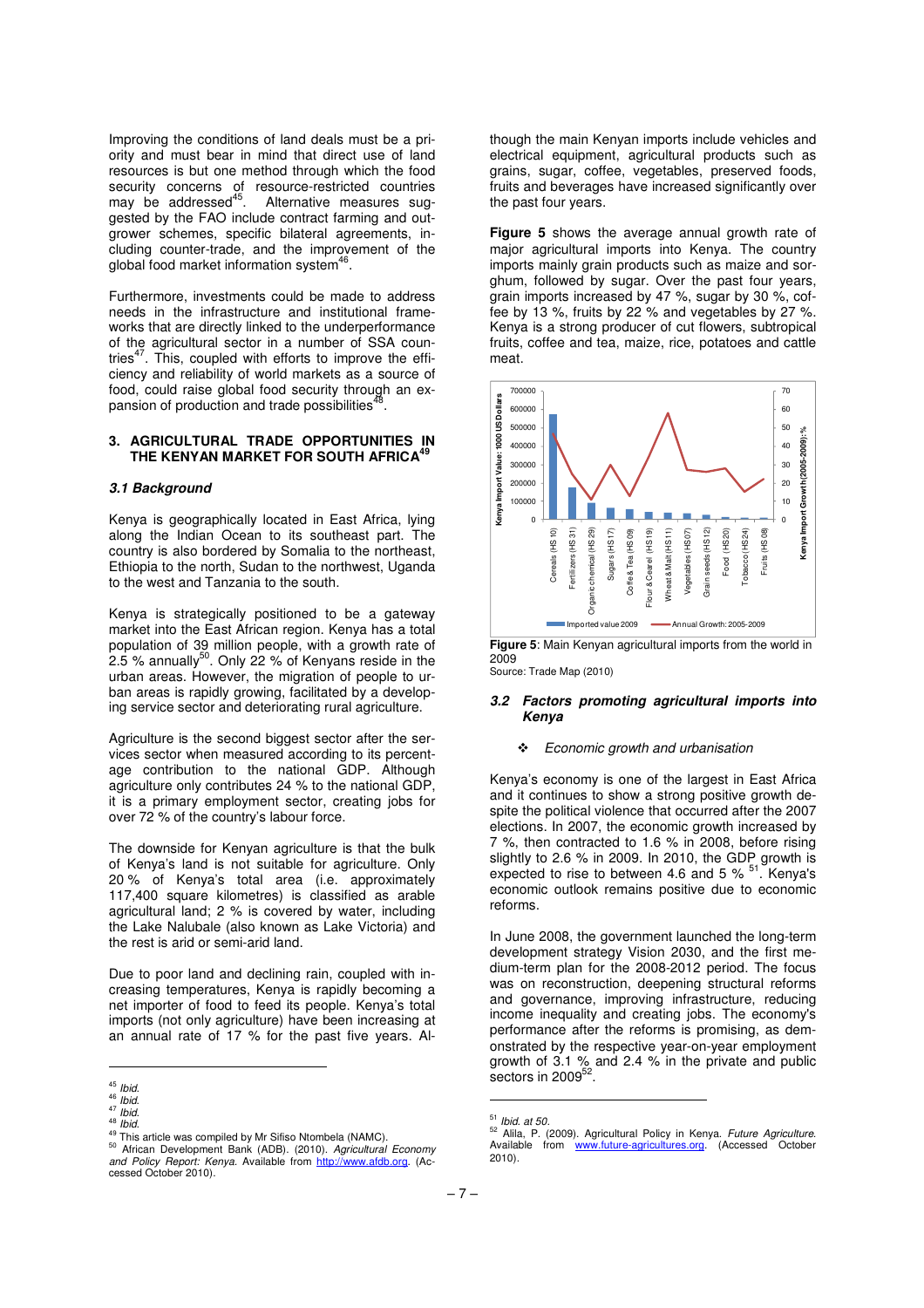Kenya's economy is growing in tandem with increasing urbanisation. There are two main reasons for the rapid increase in urbanisation (i.e. 4 % annual rate) in Kenya:

- $\triangleright$  Rising birth rates and natural growth of the urban population; and
- $\triangleright$  Rural-urban migration due to factors such as drought, conflict and poverty.

More than 50 % of Kenya's total population is pro-<br>jected to reside in urban areas by 2015<sup>53</sup>. Urbanisation is increasingly putting pressure on the country to import large quantities of food to meet its domestic demand. Fortunately, the country's economy is also strengthening, indicating its ability to afford imported foods.

- Poor natural resources and changing climate

As mentioned earlier, Kenya has poor land fertility for growing agricultural crops. In addition, Kenya has water scarcity issues. It is estimated that less than 7 % of the country's cropped land is under irrigation; the rest constitutes rain-fed agricultural production. High dependency on rain-fed production results in a high vulnerability to climate variability.

From the mid-1970s, there has been a decline in the agricultural productivity due to drought, increasing temperatures and declining rain. The negative impact on production yield due to the changing climate is further exacerbated by a lack of modern farming technology, inability to afford inputs and lack of institutions<sup>54</sup>. The declining production yields call for larger quantities of imported food to meet the nation's food demand.

\* Improving the services sector

The services sector has improved significantly over the past two decades. The launch of a long-term developmental strategy aims to further strengthen the services sector and improve infrastructure and communication services. The retail sector has also evolved drastically over the last two decades. Supermarkets in Kenya have grown tremendously, from less than five stores in the early 1990s to over 400 stores in 2007, with supermarkets now comprising over 30 % of Kenya's food chain sector<sup>55</sup>.

Kenya's retail sector is regarded as the second best (South Africa is number one) on the African content in terms of development and countrywide establishment. Its retail sector has expanded beyond large cities (i.e. Nairobi and Mombasa) to small towns (i.e. Kisumu, Lamu and Meru) too. The rapid rise of supermarkets in Kenya is made possible by urbanisation; the rise of

 $\overline{a}$ 

middle-class consumers; market and trade liberalisation; improving infrastructure and strong economic growth<sup>56</sup>. The developing services sector, together with rising household incomes, presents trade opportunities for South Africa to export its products to Kenya.

# **3.3 South African agricultural exports to Kenya**

South African exports to Kenya increased from R1.5 billion in 2000 to R7.3 billion in 2009, which is a 387 % growth in value. Traditionally, non-agricultural exports such as iron and steel, machinery and vehicles as well as electrical equipment made the largest contribution to the value of exports to Kenya. However, in the last three years, agricultural exports have increased tremendously. During 2009, the largest agricultural export to Kenya was grain products, which accounted for 32 % of the value of South Africa's total exports to Kenya.

Over the last three years, the export of South African sugar (HS 17) to Kenya has been increasing at an annual average rate of 4 %; similarly, cereals (HS 10) have grown by 2384 %; grain seeds (HS 12) by 103 %; fruits (HS 08) by 37 % and beverages (HS 22) by 10 %. It should be noted that these exports are increasing from a low base (see **Figure 6**).



**Figure 6**: Main South African agricultural exports to Kenya **Source**: World Trade Atlas (2010)

#### **3.4 Opportunities for South African producers**

In 2004, Kenya launched a 10-year Strategy for Revitalising Agriculture (SRA); it aims to increase food security and alleviate poverty. The strategy prioritises increasing access to finance, improving market access, reducing agricultural taxation, improving food quality and safety as well as delivering infrastructure services. Kenyan domestic agricultural production has been falling short of the nation's demand; for example, the annual average maize consumption is about 34 million bags, yet production varies between 16 and 30 million bags depending on weather conditions. This presents great opportunities for South Africa to supply Kenya with products such as grains, fruits and preserved food.

<sup>53</sup> CIA World Factbook. **(**2010). Kenya demographic statistics. Available from http://www.indexmundi.com/kenya/urbanization.html. (Accessed October 2010).

United States Department of Agriculture (USDA). (2009). Kenya's grain basket experiences drought and lower rains. Available from www. fas.usda.gov. (Accessed October 2010).

Ibid at  $52 \div 52$  $\frac{1}{5}$  Weatherspoon, D. and Reardon, T. (2007). The Growth of Supermarkets in Kenya: Opportunities and Limitations. Available from www.roundtableafrica.net. (Accessed October 2010).

<sup>56</sup> Ibid. 55.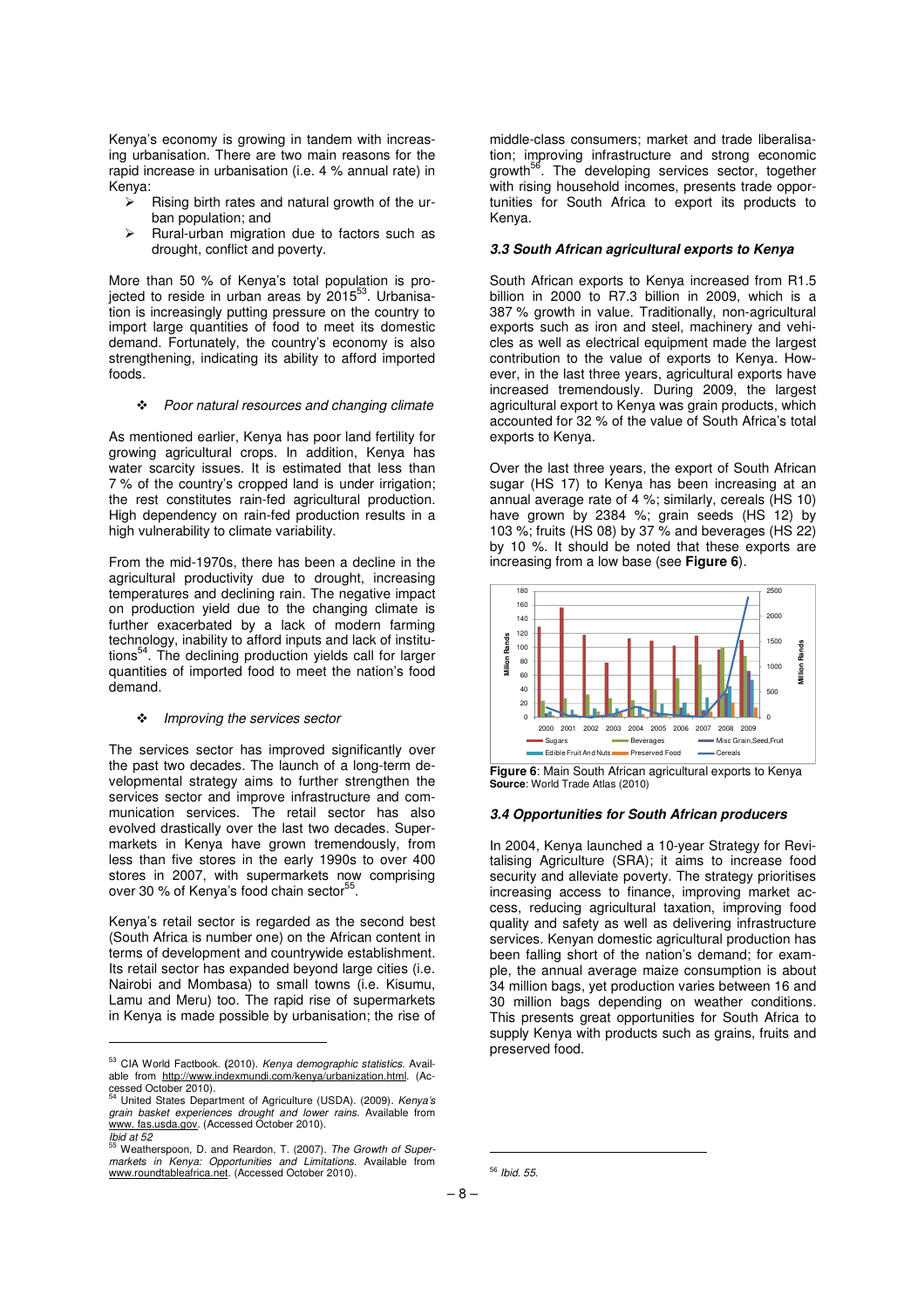#### **4. AGRICULTURAL TRADE RELATIONS BETWEEN SOUTH AFRICA AND THAILAND**<sup>5758</sup>

#### **4.1 Introduction**

In this section South Africa's agricultural trade relations with Thailand is discussed and it highlights the possible export opportunities and benefits of strengthening South Africa's efforts in expanding its market in Thailand. Agriculture in Thailand continues to present a contrast between trade liberalisation and relatively high tariff protection in favour of selected food manufacturing enterprises.

The share of agriculture in Thailand's total GDP is just below 10 %, with the services and manufacturing sectors commanding the greatest share. The contribution of the agricultural sector to the GDP continues to decline, and it is being superseded by the IT, clothing and textile sectors.

**Figure 7** illustrates the agricultural trade balance between South Arica and Thailand. Trade between the two countries is conducted based on the MFN trade regime. Thailand's average applied MFN tariff on agricultural products (including processed food products) is 27.5 % relative to South Africa's average of 9.3 %.



and Thailand Source: ITC Trade Map

The agricultural trade balance between the two countries is in favour of Thailand and it increased from R963.1 million in 2005 to R2.7 billion in 2009. This has been fuelled by the high overall growth rate of agricultural imports from Thailand and the increased prices of commodities. The annual average growth rate of agricultural imports from Thailand is 24 % compared to the 0.09 % annual average growth rate of South Africa's exports to Thailand.

However, between 2008 and 2009, imports declined by 13.5 %, whilst exports increased by 6.5 % after a decline in 2007/2008. The continuous trade deficit is

 $\overline{a}$ 

driven largely by rice imports, which constitute an average of 86.2 % of all South Africa's agricultural imports from Thailand. In 2009, rice constituted 89.6 % (i.e. R2.6b of R2.9b) of South Africa's total agricultural imports from Thailand. Thailand is the biggest rice supplier to South Africa.

#### **4.2 South Africa's agricultural exports to Thailand (2005-2009)**

For the period 2005 to 2009, agriculture contributed an average 6 % of South Africa's total exports to Thailand. South Africa's agricultural exports to Thailand grew by an average of 0.09 % relative to 13 % for all South African exports. However, agricultural exports have a better market share in Thailand, namely 0.35 % compared to the 0.23 % of South Africa's total exports.

**Table 1** below shows that South Africa's top five agricultural exports have contributed above 57 % of South Africa's total agricultural exports to Thailand over the last five years. Relative to competitors, South Africa is not amongst the leading suppliers of these products to Thailand, except for canned peaches (HS 200870) and whole raw hides and skins (HS 410150),<br>which are ranked 4<sup>th</sup> and 5<sup>th</sup>, respectively. This may be attributed to high tariffs and the tariff escalation of agricultural products in the Thai market.

| НS<br>Code   | <b>Description</b>           | Average<br>Value<br>(2005<br>to2009) | <b>MFN</b><br>Tariff<br>(%) | <b>Competitors</b> |  |
|--------------|------------------------------|--------------------------------------|-----------------------------|--------------------|--|
| <b>Total</b> | Agric                        | 143.7                                |                             |                    |  |
| 410390       | Raw hides and<br>skins       | 34.6                                 | 5                           | Indonesia          |  |
| 520100       | Cotton                       | 13.8                                 | 0                           | <b>USA</b>         |  |
| 080610       | Grapes                       | 13.2                                 | 49                          | China              |  |
| 200870       | Peaches                      | 11.0                                 | 67                          | China              |  |
| 410150       | Whole raw<br>hides and skins | 9.6                                  | 5                           | Australia          |  |

**Table 1:** Value of South Africa's top five agricultural exports to Thailand (Rand million)

Source: ITC Trade Map, DAFF Calculations and MacMap (2009)

#### **4.3 South Africa's agricultural imports from Thailand (2005-2009)**

**Table 2** shows South Africa's top five agricultural imports from Thailand. Rice constitutes more than two thirds (on average 86.2 %) of South Africa's agricultural imports from Thailand. A review of the last five years indicates that, on average, 72 % of all rice consumed in South Africa was from Thailand.

**Table 2:** Value of South Africa's top five agricultural imports from Thailand (Rand million)

| нs<br>Code | <b>Description</b>            | <b>Average Value</b><br>2005-2009 | <b>MFN</b><br><b>Tariff</b> |
|------------|-------------------------------|-----------------------------------|-----------------------------|
| Total      | Agric                         | 2044.1                            |                             |
| 100630     | Rice, semi-milled             | 1761.4                            |                             |
| 350510     | Dextrin and other<br>starches | 62.9                              | U                           |
| 110814     | Cassava starch                | 54.2                              | 5                           |
| 100610     | Paddy rice                    | 31.1                              |                             |
| 190490     | Cereals, excl. maize          | 24.6                              | 10                          |

Source: ITC Trade Map and DAFF Calculations

<sup>&</sup>lt;sup>57</sup> This article was jointly authored by Sphamandla Mazibuko and Zithulele Balindlela – Agricultural Economists: International Trade  $(DAFF)$ .

The main source of information is the Trade Policy Review of Thailand 2007: Economists Intelligence Unit, the ITC Trade Map and MacMap.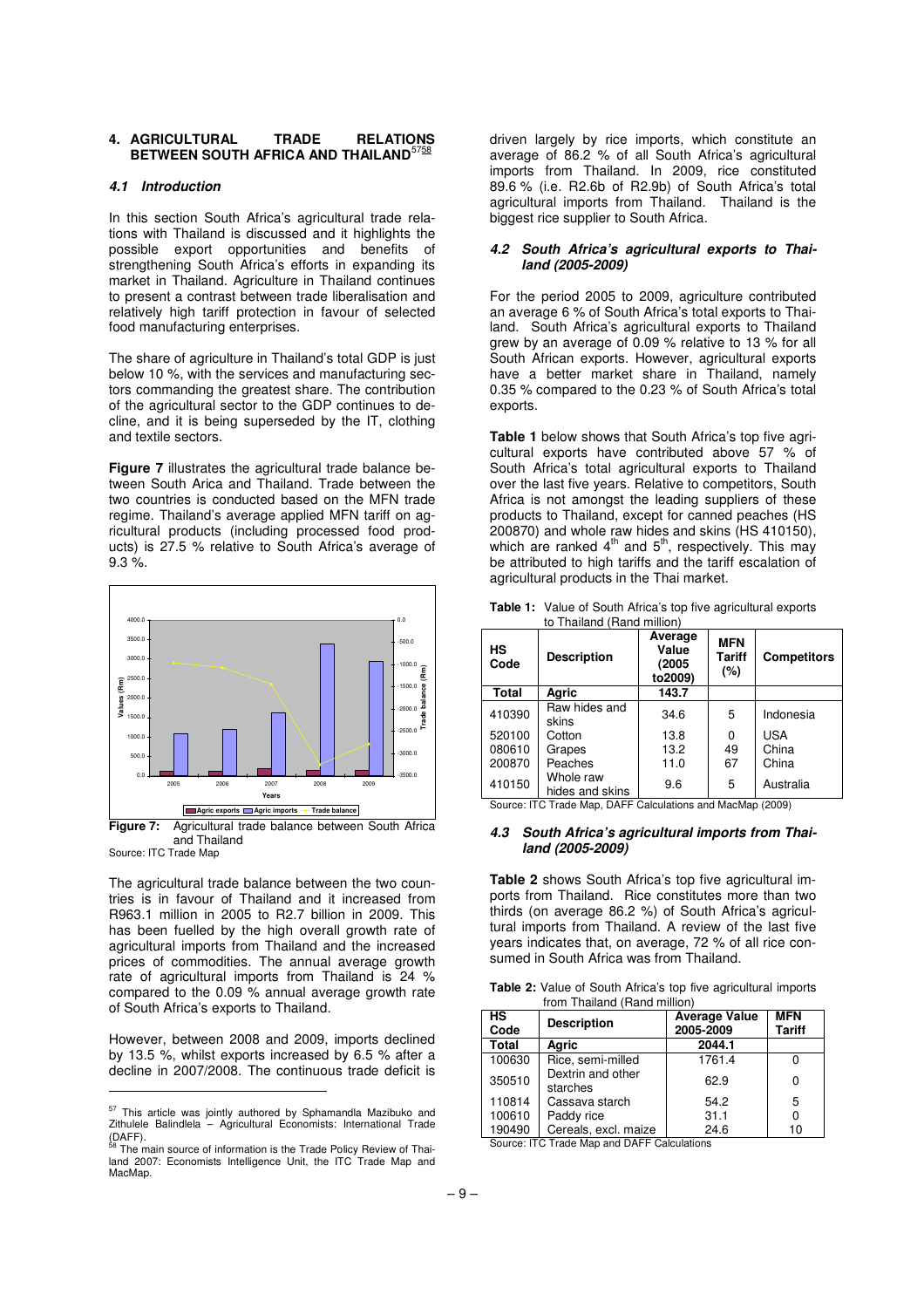#### **4.4 Conclusion**

It should be noted that South Africa's low level of agricultural trade with Thailand is the direct effect of the high tariffs in that market. Though the rates declined under the WTO, most items remained in the 30 to 40 % duty range. Thailand's high tariff structure is compounded by non-tariff barriers, i.e. spontaneous SPS measures and slow administrative processes.

Thus, producers of meats, certain fresh and dried fruits, juices, and other packaged items may find it difficult to penetrate the Thai market. Although Thailand is not a significant agricultural export destination for South Africa at this stage, it could still be an important strategic partner for South Africa as it is a gateway to South-East Asian markets.

#### **5. MULTIFUNCTIONALITY – AGRICULTURE IS NOT JUST A SOURCE OF FOOD<sup>59</sup>**

The importance of agriculture has been debated in both academic and political spheres. The economic benefits of the sector have been fundamental in the discourse about the importance of the sector. Some of these benefits include agriculture's potentially significant contribution to the GDP, its export potential, foreign earning potential, employment creation and so forth.

From a people-centred perspective, agriculture's value has mainly been viewed in light of its contribution to food security and alleviating poverty. However, agriculture has the potential to achieve so much more than merely addressing these issues. As such, this section looks at the multifunctionality of agriculture.

Multifunctionality refers to the benefits other than food or fibre that can be derived from agriculture. These benefits often go unrewarded in the marketplace and financial compensation for agricultural produce varies according to farming practices. Farming contributes to the vitality of rural communities through:

- $\triangleright$  The maintenance of family farming;
- $\triangleright$  Creating rural employment;
- $\triangleright$  Preserving cultural heritage;
- $\triangleright$  Preserving biological diversity;
- $\triangleright$  Promoting recreation and tourism;
- $\triangleright$  Preserving soil and water health;<br>  $\triangleright$  Generating bio-energy:
- Generating bio-energy;

 $\overline{a}$ 

- $\triangleright$  Preserving the landscape;
- Ensuring food quality and safety; and
- $\triangleright$  Ensuring good animal welfare.

The foundations for multifunctional agriculture originated in the context of international trade and first became popular in countries that were under tremendous pressure to reduce subsidies and trade protections for their domestic farmers. It was greeted with great scepticism by major food exporting countries, known collectively as the Cairns Group, and by the United States.

Developing countries expressed concern that multifunctionality was just a fancy term that enabled Europe and others to shut their markets to agricultural imports and to continue to dump excess production in emerging markets. It is important to note that the concept of multifunctionality does not imply that these goods accrue automatically as inevitable outcomes of any and all approaches to farming.

These outcomes vary widely and are based on farming practices, farm size, farm location (by country and local environment) and the interaction of these variables.

#### **5.1 Aspects of multifunctionality**

As noted, the benefits agriculture can provide cover a very broad spectrum, but generally include the follow $ing<sup>60</sup>$ :

Sustaining viable rural communities:

Several European nations, Japan and other countries have gone to notable lengths to support agriculture based on small family farms, local economies, and local food traditions. Their policies support farms that are closely integrated into their local economies, both as producers of economic value within a given area, and as consumers of goods and services from local suppliers.

These nations deem this type of farming to be more important than larger, absentee-owned farms that primarily interact with urban (and not necessarily local) economies, because it preserves rural economies and the cultural heritage. Many countries support the development of local marketing or approaches that add value to agricultural products on the farm or in the local community.

#### Environmental benefits

Different farming practices can have radically different impacts on the environment, and many nations' governmental policies recognise that supporting farming that is environmentally beneficial can represent a net gain to the public. Farmers are rewarded in various ways for making direct positive contributions to biological diversity (particularly preserving wildlife habitats), improvements (or avoided negative impacts) to water quality and increasing the soil health.

Many countries also support bio-energy programmes, at least partially, with the stated intent being to promote the production of cleaner-burning fuels than those derived from petroleum. The increasing worldwide interest in the carbon-sequestering effects of many types of agriculture indicates that, in the near future, there will be a greater number of programmes that support farming practices that improve the overall air quality.

<sup>59</sup> This article was compiled by Mr Nico Scheltema and Mr Bonani Nyhodo (NAMC).

 $60$  De Vries, B. (2000). Multifunctional Agriculture in the International Context. The Land Stewardship Project.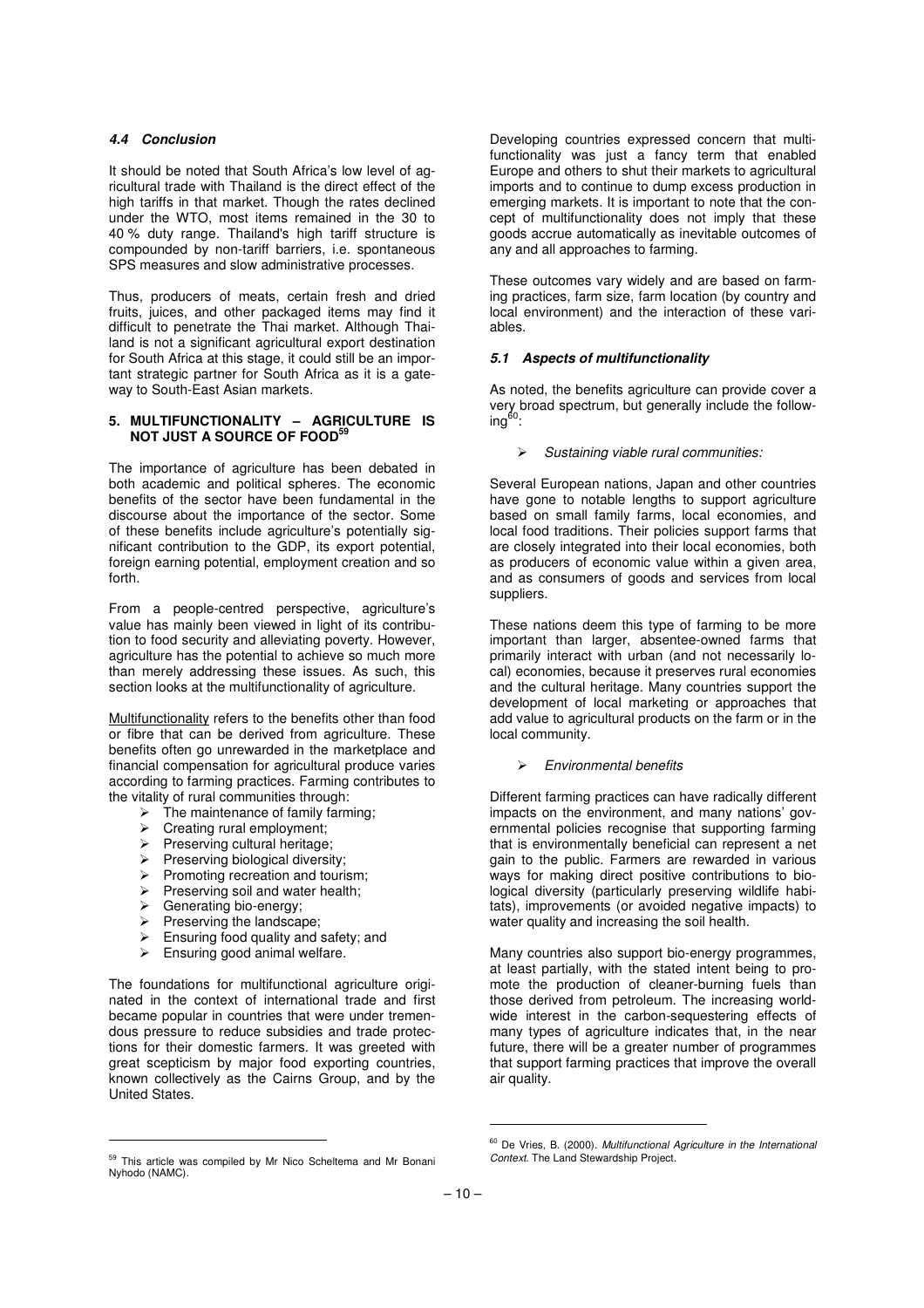A complicating factor in the area of agriculture and the environment is that agriculture often produces negative externalities (off-farm effects) such as pollution. This pollution is often directly related to the level of inputs used and imposes costs on others, such as taxpayers. Domestic subsidies often lead to an increase in the use of those inputs or farm area, and thus are instrumental in increasing environmental pollution.

Food security

Food security refers to the concept of a country being able to guarantee the availability of and access to sufficient food for its population. This also requires that the population must have sufficient income to pay for food. Adequate supply can be attained through domestic production or imports.

 $\triangleright$  Landscape value

Many countries recognise the importance of viable agriculture, particularly of small farms, in preserving the beauty of rural landscapes. This value is recognised in various ways, for instance in approaches to zoning and protecting farmland from development.

 $\triangleright$  Food quality and safety

A number of countries recognise the importance of specific production methods in maximising the ultimate quality and safety of food products. For example, Austria and several Scandinavian countries have taken steps to promote organic agriculture, through labelling programmes, direct promotion, and/or programmes that subsidise farms making the transition to organic production.

 $\triangleright$  Animal welfare

While most government actions that promote the welfare of farm animals are proscriptive, some countries support labelling or other measures that encourage farmers to go beyond the standards required in regulating the treatment of livestock.

#### **5.2 Multifunctional agriculture and world trade**

The concept of multifunctionality originated – at least partially – as an attempt to strengthen national efforts to preserve policies that protect farmers and rural communities against competition that originates from international trade agreements. This situation has progressed to the point that certain non-commodity benefits of agriculture are acknowledged in trade bodies, but there remains considerable friction over related policies.

Multifunctional agriculture is a prominent member in the family of Non-Trade Concerns such as rural viability, environmental sustainability, and food security, as defined by countries that wish to preserve these policies.

However, opponents argue that such policies do in fact impact trade, and are therefore open to scrutiny

by the WTO. The most active proponents of domestic laws that recognise and promote multifunctional characteristics of agriculture are the EU (collectively and as individual countries), Norway, Denmark, Japan and South Korea. These countries have long argued about the importance of farming in ensuring the economic and social health of rural areas, as well as in preserving the cultural heritage of the respective nations.

Following World War II, Japan promoted total selfsufficiency in rice production, directly and indirectly blocking rice imports from other countries. The Japanese rice market has opened, albeit not significantly, in recent years. Traditional farming practices and traditional foods are highly valued in these countries, and are often backed by government support.

Developing nations have also been sceptical of multifunctionality, at least in their understanding of the term that has entered into the debate on trade. This is understandable given the results they have received due to lavish agricultural subsidies from the EU and US, namely depressed world market prices and commodity surpluses that often wind up dumped in their markets at even lower prices. Thus, it is not surprising that these countries do not readily trust the latest farm support ideologies from the developed world. These countries have a greater acceptance of food security arguments because it is of much more immediate importance in places where basic nutritional needs go widely and routinely unmet.

A substantial portion of the efforts made towards supporting multifunctional agriculture has come from Non-Governmental Organisations (NGO) worldwide and there have been efforts to reconcile the objective of supporting multifunctionality on a domestic level with efforts to enhance food security, economic opportunity, and environmental protection in developing countries. Outside of trade discussions, it should be noted that traditional agriculture in the developing world often shows a high degree of complexity, environmental sustainability, community interchange, and other "goods" that are supposed to result from support of multifunctional agriculture.

#### **5.3 South Africa and multifunctionality**

Because market forces alone are not necessarily sufficient to induce farmers to produce the other nonfood benefits, many countries argue that they must be able to promote these beneficial outcomes without interference from international trade bodies. Given the nature of policies that supposedly promotes the multifunctionality of agriculture, it is perhaps not surprising that the concept has been met with opposition and contempt from major food-exporting countries.

Countries of the Cairns Group (Argentina, Australia, Bolivia, Brazil, Canada, Chile, Columbia, Costa Rica, Fiji, Guatemala, Indonesia, Malaysia, New Zealand, Paraguay, the Philippines, South Africa, Thailand and Uruguay) have strongly opposed inclusion of the word "multifunctional" in trade documents, and seldom pass up the opportunity to speak disparagingly about the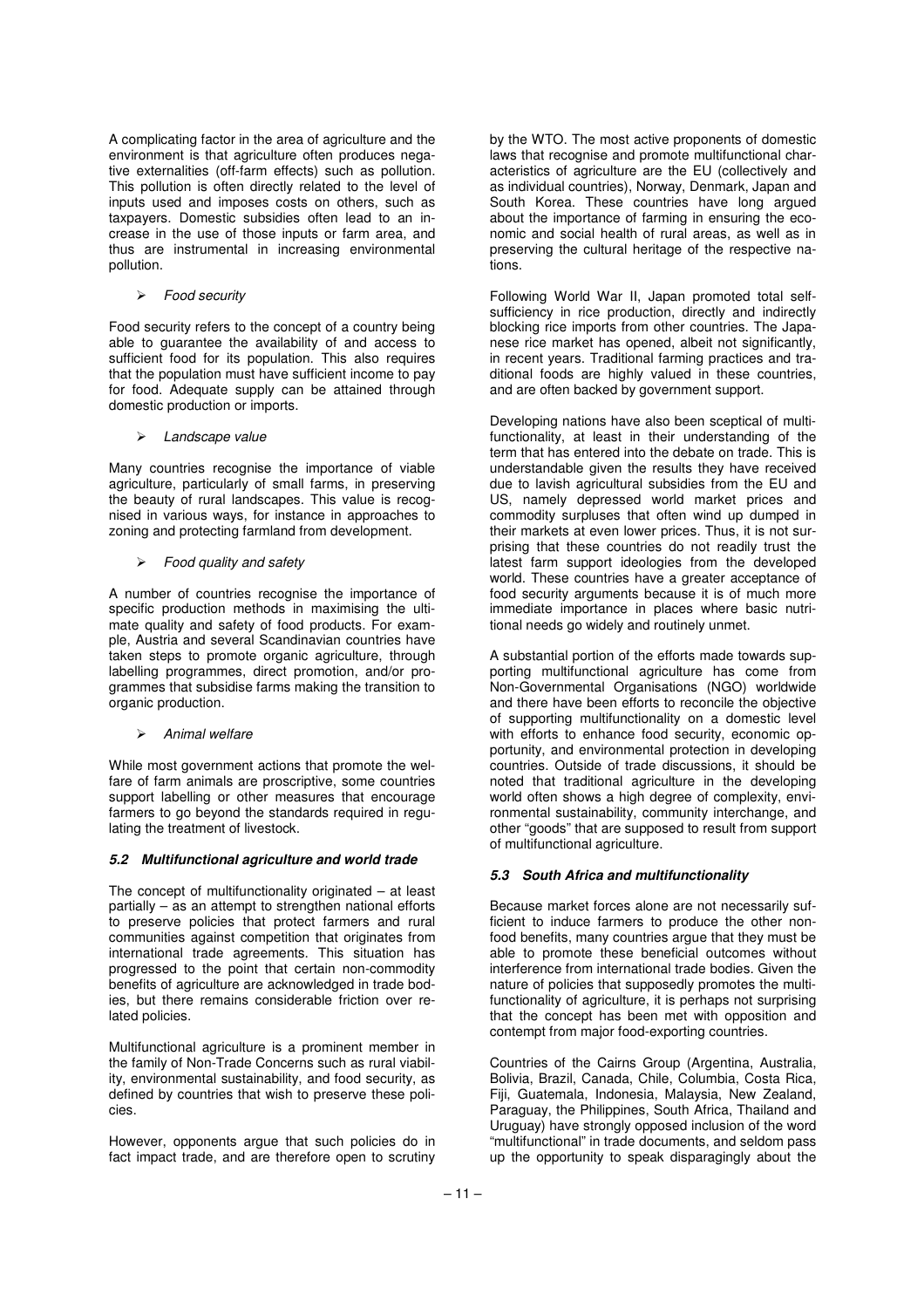idea. Opponents, such as the United States and the Cairns Group, argue that support to agriculture should be decoupled from production levels and that domestic objectives do not warrant trade interventions $<sup>61</sup>$ , i.e.</sup> they tend to see multifunctionality as a disguised protection measure.

#### **5.4 Issues relating to policies**

Removing protectionist agricultural policies is regarded as a way in which countries can maximise positive externalities, minimise negative externalities and ensure that the mixture of outputs derived from agriculture correspond with the needs of society (OECD, 2001). However, the removal of agricultural support is often a cause for concern among public officials, who may want to protect certain positive externalities of current policies.

Furthermore, officials may also fear the creation of new market protection that are intended to stimulate production of agricultural outputs in other countries<sup>6</sup> . Advocates of free trade therefore recommend that countries reduce agricultural protection measures and institute policies that specifically target the production of the positive non-commodity outputs.

To assist countries to formulate their agricultural policies, the OECD established a framework for analysing non-commodity outputs of agricultural activities<sup>6</sup> . When analysing the multifunctionality of agriculture and the appropriate policies to implement it, there are several concepts that need to be considered. The first of these is "jointness", or the extent to which the intended agricultural product and the incidental noncommodity outputs of agricultural activity are linked.

The production of some non-commodity outputs may be inseparable from agricultural commodity outputs, while others may be produced independently of agricultural activity. The goal is to separate agricultural commodities from non-commodity outputs as much as possible. The next issue to be addressed is whether the production, or non-production, of the noncommodity output in question constitutes a market failure. If there is no market failure, then there is no need for a policy to correct it.

Finally, policy-makers should examine the characteristics of the output in question, since it may have both a degree of market failure and jointness associated with it. After considering the matter from these three perspectives, policy-makers may find nongovernmental ways of dealing with non-commodity outputs or make changes in their agricultural poli $cies<sup>64</sup>$ .

l,

#### **6. WHAT ROLE CAN CHINA PLAY IN DIVERSIFYING AFRICAN EXPORTS?<sup>65</sup>**

Over the past three decades, economic transformation has underpinned the dynamic growth of many Asian economies, particularly of China, where diversification has generally been driven by industrialisation and an export-led growth strategy. In contrast, Africa's lack of economic transformation and diversification is well known. Across different measures and accounts, the continent has been lagging in all diversification indicators when compared to its developing country peers. In 2007, the United Nations Economic Commission for Africa described the diversification process that has characterised the continent during the last few decades as being "slow and volatile".

The lack of diversification and Africa's resource dependency has continuously resulted in adverse effects for its countries' economies; this has mainly been attributed to the cyclical nature of resource booms and the countries' inability to hedge against exogenous shocks, as a great share of revenue is dependent on the natural resources sector. While diversification trends in Africa have differed across regions, with North Africa recently showing the most gains and the SADC and COMESA also showing greater diversification over the years, this process has largely been led by key economies' structural transformation, rather than transformation on a regional basis. For example, in the case of the SADC, South Africa has largely underpinned the progress made.

Africa's export profile strongly reflects its comparative advantage in terms of natural resources. More than 90 % of US and approximately 90 % of Chinese imports from Africa comprise mineral fuels and precious minerals, or other materials in raw form (Table 4). Manufacturing exports are notably absent from Africa's trading profile, with only textiles and clothing making a meaningful contribution to Africa's export profile to the US, in those countries where manufacturing makes any contribution, and under the enabling environment of the African Growth and Opportunities Act (AGOA).

|  |                                     |  |  |  | <b>Table 4:</b> China's Imports from Africa & US Imports from |  |
|--|-------------------------------------|--|--|--|---------------------------------------------------------------|--|
|  | Africa (2008) (US\$ bn and % Share) |  |  |  |                                                               |  |

| <b>HS Sections</b>      | China from<br>Africa | <b>US from Africa</b> |  |  |  |
|-------------------------|----------------------|-----------------------|--|--|--|
| <b>Total \$ billion</b> | 55 883               | 113 520               |  |  |  |
| Mineral fuels           | 83.9%                | 86.1%                 |  |  |  |
| Precious metal          | $3.2\%$              | $4.2\%$               |  |  |  |
| Textiles and articles   | $0.8\%$              | 2.0%                  |  |  |  |
| Transport               | $0.0\%$              | $1.7\%$               |  |  |  |
| Base metals             | 4.6 $%$              | 1.5%                  |  |  |  |
| Chemicals               | $0.7\%$              | 1.3%                  |  |  |  |
| Prepared food           | 0.5%                 | 0.9%                  |  |  |  |
| Machinery & elect.      | $0.7\%$              | $0.6\%$               |  |  |  |
| Special                 | 2.8%                 | $0.5 \%$              |  |  |  |
| Vegetable fruit         | $0.3\%$              | $0.4 \%$              |  |  |  |
| Plastics and rubber     | $0.3\%$              | $0.3\%$               |  |  |  |
| Wood                    | 1.8%                 | $0.1 \%$              |  |  |  |
| Animal prod.            | 0.1%                 | 0.1%                  |  |  |  |
| Pulp and paper          | 0.1%                 | $0.0 \%$              |  |  |  |

Source: US Department of Commerce and World Trade Atlas data, authors' calculations

<sup>&</sup>lt;sup>61</sup> Paarlberg, P.L., Bredahl, M. and Lee, J.G. (2002). Multifunctionality<br>and Agricultural Trade Negotiations. *Review of Agricultural Econom* $ics, 24(2): 322-335.$ 

S<sub>2</sub> OECD. (2003). Multifunctionality: The Policy Implications.

<sup>&</sup>lt;sup>63</sup> OECD. (2007). *Multifunctionality: About.* OECD Department for<br>Trade and Agriculture.

Ibid. in 61.

<sup>&</sup>lt;sup>65</sup> This article was compiled by Ms Hannah Edinger and Dr Ron Sandrey (of Frontier Advisory and Tralac, respectively).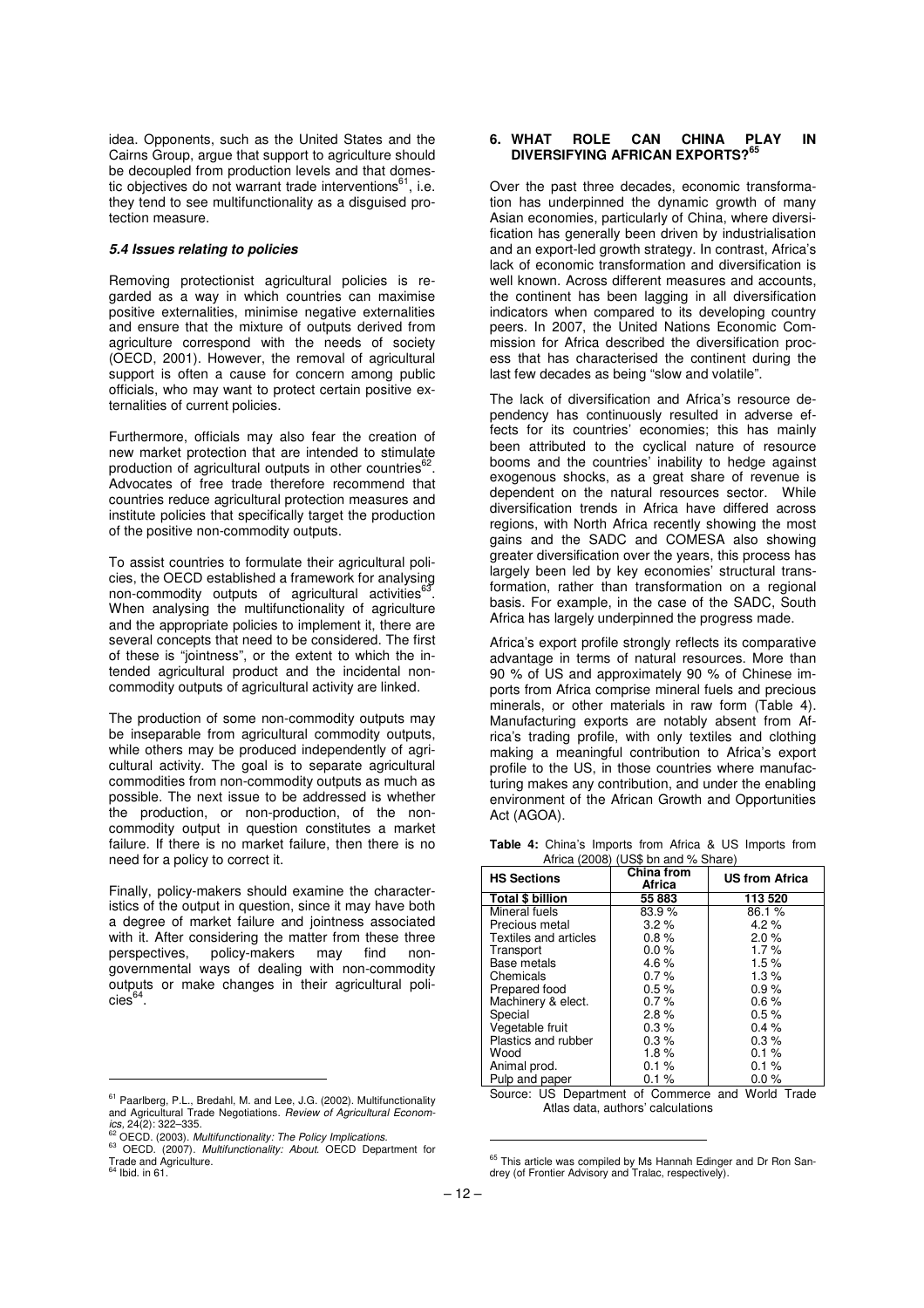Africa's limited presence in export markets is increasingly becoming subject to competition from China and other Asian countries. Chinese competition is becoming more acute in third world markets, especially in the clothing sector. This is despite Africa having tariff preferences into the US market, and that China has faced quota and other constraints. While the argument exists that cheaper Chinese exports are creating gains for African consumers, this also puts considerable pressure on Africa's domestic manufacturing capabilities – pressure that the continent is often not able to handle. China's dominance in world markets and the continued pressure on imports is making it harder for Africa to diversify from its natural resources-based export profile.

However, underlying constraints across the continent to increase diversification levels, and ultimately create sustainable economic growth rates, have been reinforcing. The creation of competitive industrial capacity for furthering development and enabling demand-led growth have been hindered by a general lack of investment in the creation of capital stock in these economies, which has largely been underpinned by poor infrastructure stock. This has in turn resulted in higher production and transaction costs. Politically, the high sovereign risk, bad governance and weak institutions have shied away from investor activities; this had been in conjunction with ill-advised industrial policies and generally rigid macro-economic frameworks.

A particular problem Africa continually struggles with is the cyclical nature of commodity prices, and many countries remain unable to deal with the boom-bust scenarios. In fact, since the 1700s, commodity prices have displayed greater volatility than the prices of manufactured exports. The dependence of primary commodity-producing economies on these exports, and the complementary lack of economic diversification, has adversely affected resource exporters in the long term, with boom-bust cycles affecting countries' growth trajectories, as price volatility discourages and even hinders much-needed private investment.

China is a competitor to certain industries on the continent, specifically in third world markets, and perhaps undermines further diversification in those sectors. However, it also provides opportunities for manufacturing development. This probably results at least partially because of its bid to buy "goodwill" on the continent, in exchange for securing access to natural resources. The rollout of large-scale transport and power infrastructure, as well as the proposed investments in key manufacturing hubs (SEZs) on the continent demonstrate this. By definition, exportprocessing zones are key tools for countries to promote and facilitate economic diversification, and in the past 30 years of China's economic transformation, they have contributed to China's success story.

In the case of the SEZ in Zambia, for example, these factors co-exist. There have been major infrastructure rollouts and the establishment of the first Chinese SEZ on the continent, which links to China's strategic interests in copper supplies. Economic diversification

prospects for Zambia exist through the SEZ investment. Direct investment in the Zambian resources sector by Chinese investors has and will further create employment opportunities and greater local beneficiation opportunities, but also opportunities in related industries.

Having made inroads into Zambia's economy through investment and the promises of skills and technology transfers will ensure that China can access vital resources such as copper with the consent of the producing country. Once the Mauritian SEZ is operational, it is expected to contribute further to the island's economic diversification and expansion process, which, in contrast to its African peers, is already relatively advanced. These engagements are still in their initial phase and empirically examining the impact of China's engagement with Africa on the continent's diversification prospects has not shown significant results yet.

Greater Chinese investment in Africa's infrastructure requirements poses opportunities for private sector development. Chinese funding has been directed at hydropower and transport projects, which has parallel consequences for the domestic industrial productivity, cross-border trade and connectivity to global markets. This plays a potentially pivotal role in the economic diversification efforts of African countries. First, the provision of infrastructure can promote and crowd-in further investment, as greater capacity and support will be evident when accessing markets and will create sustainable productivity.

Second, local production will be supported and promoted through having access to infrastructural needs. Both local productivity and international investment will be enhanced, as the cost of doing business and other transaction costs will decrease through the greater capacity resulting from increased infrastructure provision, specifically relating to transport but also to power, water and telecoms developments.

Another area where China could assist in the diversification of African manufacturing exports into China is in tariff preferences. Currently, with the exception of raw cotton (with a duty of about 40 %) and some manufacturing products exported from South Africa, Africa already has an almost duty-free tariff access into China, given that its export profile largely comprises resource exports. China has trade preferences in place for some 440 products from 30 African leastdeveloped countries (LDCs) – essentially, these products have duty-free access into China. In addition, at the fourth Forum on China-Africa Cooperation (FOCAC) summit held in Sharm el-Sheikh, Egypt, in November 2009, it was announced that this duty-free access would be extended to 95 % of all products by 2012.

While the benefits of this duty-free access for 440 products have been limited for Africa in monetary terms, this announcement suggests that China is looking to extend the scheme to a much broader range of products, and will potentially even consider a duty-free and quote-free access policy, much like the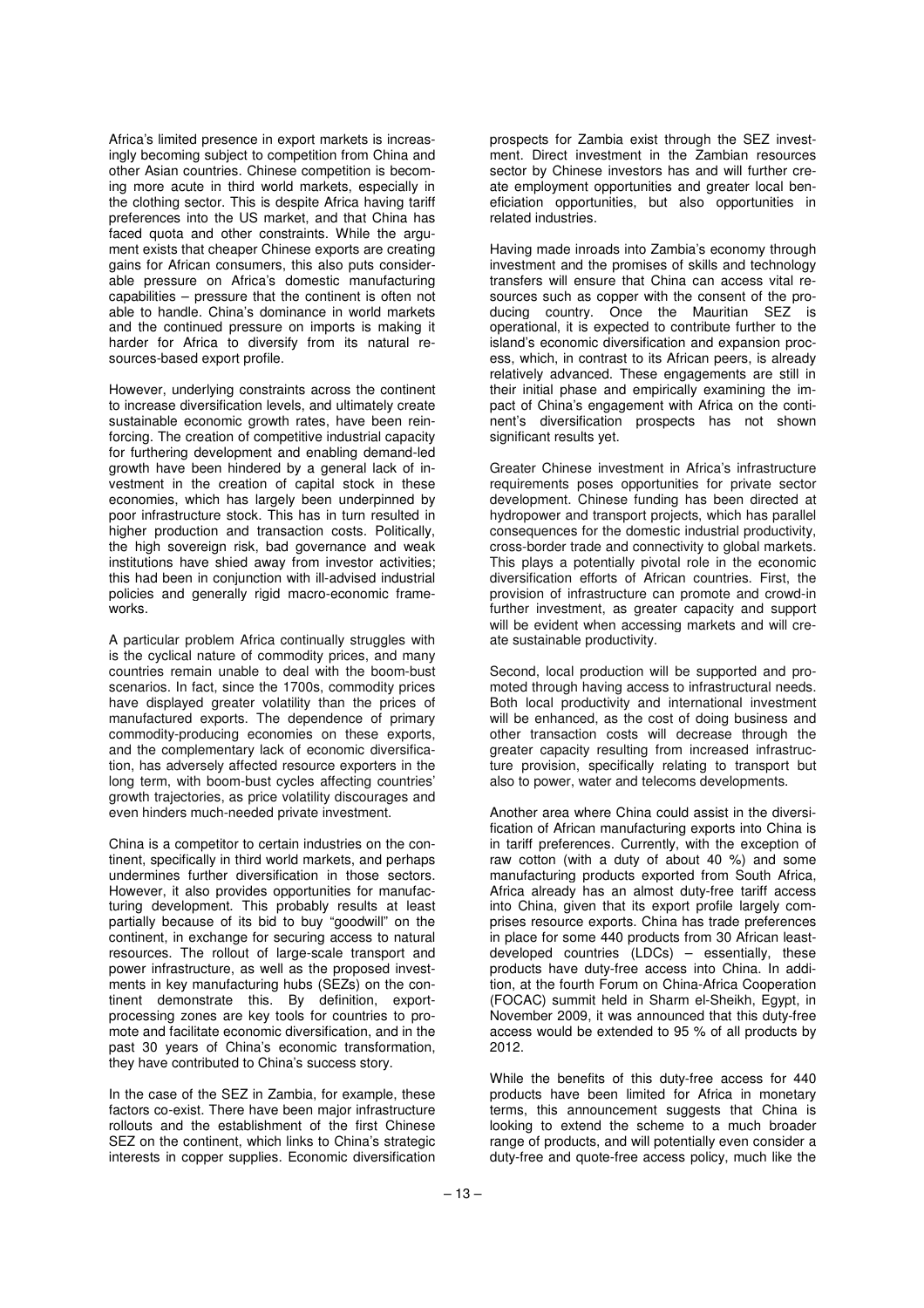EU has extended to ACP countries. Such liberalisation to trade could be seen as a true win-win situation and could result in further cementing China's economic and trade ties with Africa, with the continent being able to enjoy an additional stimulus to access the Chinese market for manufactured products. However, supply-side constraints in Africa, and restrictive Chinese non-tariff barriers, such as the rules of origin, may well undermine the full potential of such an agreement for Africa.

Furthermore, the Chinese economic "miracle" and the role of small-scale industry provide an example from China that the continent may wish to examine before attempting to facilitate diversification of its manufacturing sector, in terms of both products as well as spatial considerations. While China has classically followed the Asian growth miracle pathway, it has differed in one major respect.

The rural sector, which supplies much surplus labour to the manufacturing sector, is served by the unique Chinese Township and Village Enterprises (TVEs), which provide employment opportunities by injecting light manufacturing and other developments into the rural sector to mitigate the migratory surge to the cities. The TVEs were originally established as collective economic units run by local governments in rural areas; their objective was to employ rural peasants in the agricultural sector in manufacturing and services occupations close to their homes.

They have gradually shifted towards being privately owned and they now comprise large factories, some of which are close to major urban areas. The TVEs set China apart from Africa. While progress has been made with economic transformation in Africa, surplus agricultural labour has migrated to urban areas and this translocation has resulted in fewer economic opportunities in rural areas and has largely contributed to urban poverty and crime. Moving manufacturing to the villages instead of moving the villagers to manufacturing areas is a concept that Africa would do well to examine.

In conclusion, to explore higher rates of growth and to strive towards achieving greater integration (both into regional markets and into the global economy), key infrastructure rollouts and dedicated geographic zones with more lax investment rules could serve African economies well. China's investments into infrastructure and its SEZ interests, investments by other foreign investors into these zones, as well as an enabling domestic policy environment, could play an important role in facilitating the potential benefits these investments pose. However, to what extent this will be realised and will contribute to furthering African growth and development is yet to be seen.

#### **7. AMENDMENTS TO VARIOUS AGRICULTURAL REBATES<sup>66</sup>**

#### **7.1 Introduction**

The objectives of the Tariff Investigations Unit of ITAC are to promote, in a complementary manner, domestic production, job creation, and international competitiveness.

Linked to customs duties as a trade policy instrument are duty rebate and drawback provisions for products for which detailed and separate tariff lines are impracticable for tariff administration purposes. The primary aim of these provisions is to provide a customs duty waiver and, therefore, an availability of world competitive prices for products that attract duties but are not produced, or are insufficiently produced, domestically as an industrial or agricultural input for certain critical applications, as a capital item, or as an agricultural product for consumption. In line with its objectives, the unit, using a variety of rebate provisions, administers the following rebate provisions for agricultural and fisheries products:

#### **7.2 Rebate of the duty on certain types of red meat imported for manufacturing/processing purposes (Rebate Item 304.01)**

The reasons for creating this rebate provision were to reduce the cost of inputs and to improve the SACU meat manufacturers' competitiveness. Under this provision, manufacturers of sheep or goat meat, frozen or boneless, qualify for a partial rebate (full duty less 56c/kg) and manufacturers of bovine animal meat, frozen or boneless, prepared or preserved in airtight metal containers, qualify for a full duty rebate.

#### **7.3 Rebate of duty on imported salmon and dried fish for further processing by means of smoking (Rebate Item 460.01)**

The reasons for creating this rebate facility were that the rebate of the customs duty on the imported salmon used as raw material by South African fish processors would avoid the negative impact that the increase in duty would have on employment in the South African fish processing industry. Only fish processors qualify under this rebate provision.

#### **7.3 Rebate of the duty on imported oilcake for the manufacture of animal feed (Rebate Item 304.07)**

This rebate was created as a result of a rebate provision created for soybeans for the manufacture of biofuels. The Commission had already approved a rebate provision for soybeans for SACU producers of bio-diesel, based on the shortages experienced in the SACU market. It was found that, if a similar rebate provision was not created for soybean oilcake, which is also subject to significant shortages, an unfair trading environment would be created which would favour the bio-diesel producers in a market removed from

<sup>&</sup>lt;sup>66</sup> This article was compiled by Mr Thembinkosi Gamlashe (ITAC).